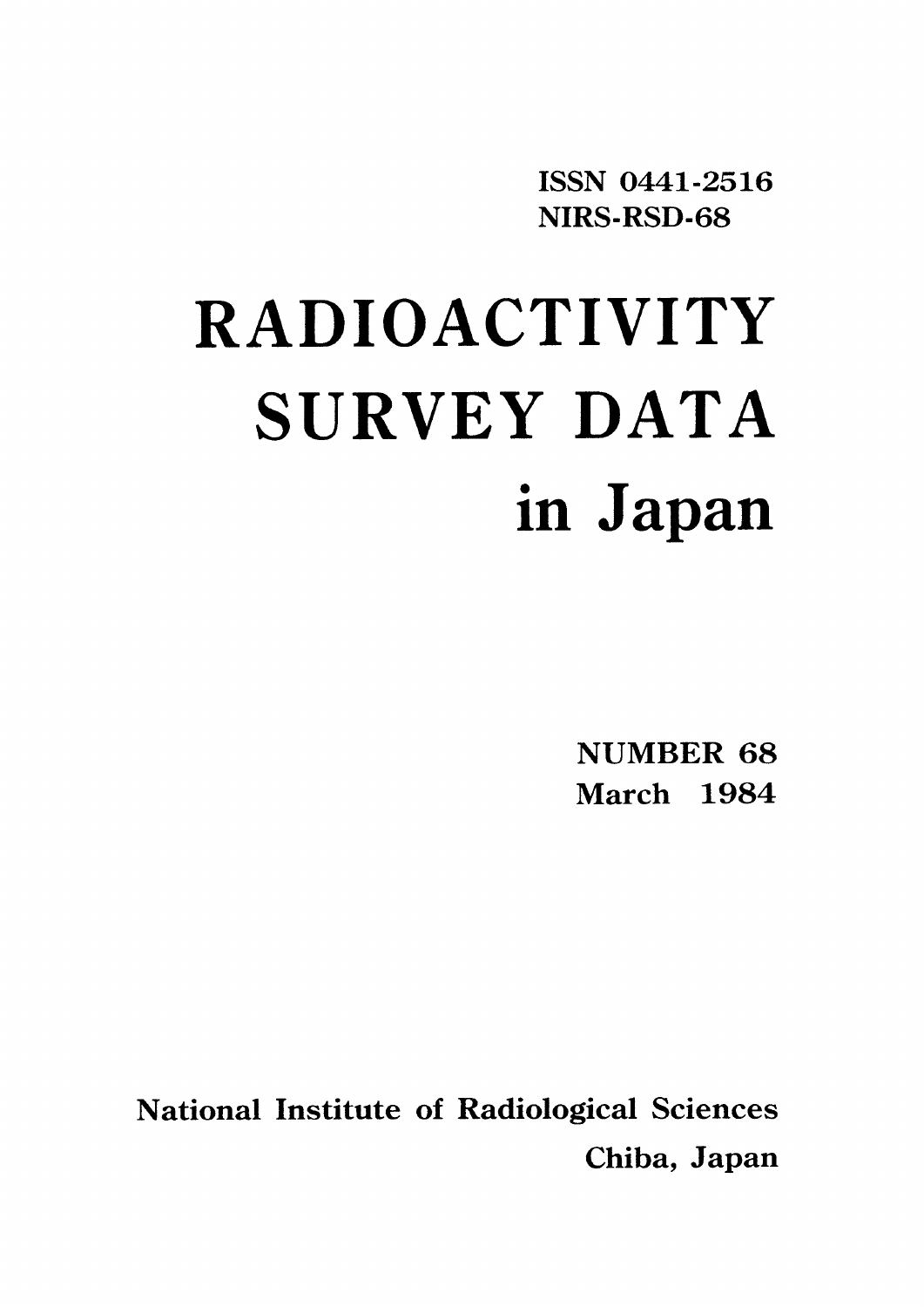# **Radioactivity Survey Data** in Japan

## Number 68

## **March 1984**

#### **Contents**

|    |     |                                                 | Page |
|----|-----|-------------------------------------------------|------|
|    |     |                                                 |      |
|    |     | (Japan Chemical Analysis Center)                |      |
| 1. |     |                                                 |      |
| 2. |     |                                                 |      |
| 3. |     |                                                 |      |
| 4. |     |                                                 |      |
| 5. |     |                                                 |      |
| 6. |     |                                                 |      |
|    |     |                                                 |      |
|    |     | (for domestic program)                          |      |
|    |     |                                                 |      |
|    |     | (for WHO Program)                               |      |
|    | (2) | Strontium-90 and Cesium-137 in Airborne dust 12 |      |
|    | (3) | Strontium-90 and Cesium-137 in Service water 14 |      |
|    | (4) | Strontium-90 and Cesium-137 in Freshwater 17    |      |
|    | (5) |                                                 |      |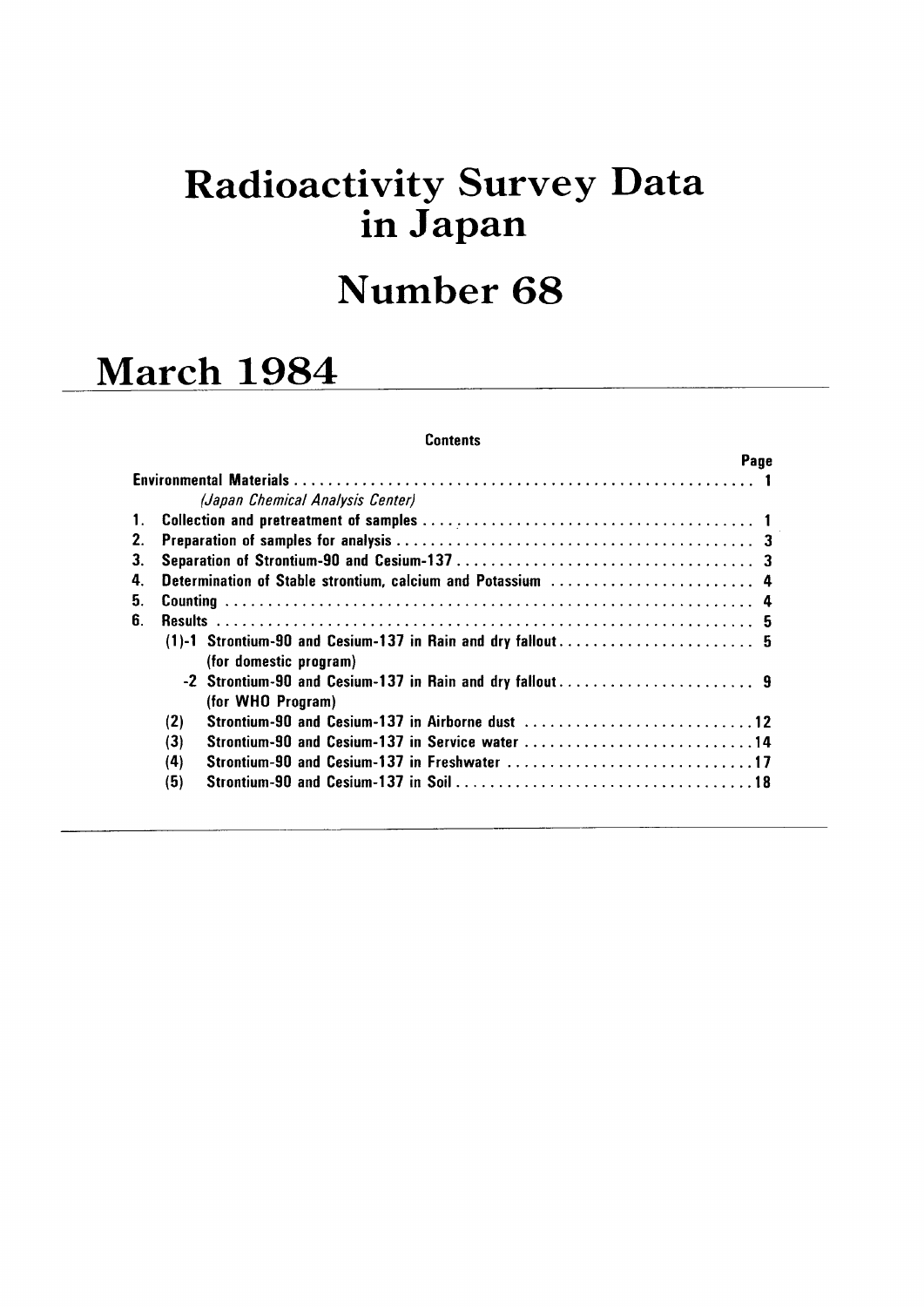Environmental and Dietary Materials\*

#### (Japan Chemical Analysis Center)

Collection and pretreatment of samples 1.

(1) Rain and dry fallout

Rain and dry fallout was collected monthly on a sampling tray, approximately 5000  $\text{cm}^2$  in area, which was filled with water to a depth of 1 cm at the beginning of every month.

The sample was filtered after strontium and cesium carriers were added. The tray was washed with  $5\ell$  of distilled water and the washing was combined to the filtrate.

The sample was passed through a cation exchange column (500 m $\ell$  of Dowex 50W X8, 50~100 mesh. Na form) at a rate of 80 m $\ell$ /min.

#### (2) Airborne dust

Airborne dust was collected by an electrostatic precipitator or a filter air sampler for every three months at a rate of more than  $3000 \text{ m}^3$  per month. The sampling was done 1 to 1.5 meters above the ground.

(3) Service water and freshwater

Service water, 100  $\ell$  each, was collected at an intake of the water-treatment plant and at the tap after water was left running for five minutes. Water, to which added carriers of strontium and cesium immediately after sampling, was vigorously stirred and filtered. The subsequent process was the same as that described in the section (1). Freshwater was treated in the same way as the service water.

#### $(4)$  Soil

Soil was collected from the location in the spacious and flat area without past disturbance on the surface caused by duststorms, inflow and outflow due to precipitation, and so on. Any places located under trees in a forest, in a stony area or inside of river banks were avoided. Soil was taken from two layers of different depths,  $0 \sim 5$  cm and  $5 \sim 20$  cm. In the course of airdrying, lumps were crushed by hand, and roots of plants and pebbles were removed. The soil was then passed through a 2 mm sieve to remove small gravels.

#### (5) Sea water

Sea water was collected at the fixed stations where the effect of terrestrial fresh water from rivers was expected to be negligibly small. A special consideration was also given to weather conditions. The sampling was carried out when there was no rainfall for the last few davs. To prevent contamination, water samples were collected at the bow of a sampling boat just before she stood still by scooping surface water using a polyethylene bucket. Immediately after the collection, the samples were acidified to a pH lower than 3 by adding concentrated hydrochloric acid in a ratio of 1 m $\ell$  to 1 $\ell$  of sea water, and then stored in  $20-\ell$  polyethylene containers. The sampling equipments as well as containers were thoroughly rinsed with dilute hydrochloric acid and then with distilled water before use. Two hundred milliliters of sea water was also collected at the same stations for the determination of chlorinity.

#### (6) Sea sediments

Sediment was collected in the same area as that for the sea water sample, taking the following criteria into account:

- The depth of water exceeds 1 m at low tide.  $a<sub>z</sub>$
- No significant sedimental movement is b. observed in the vicinity of concern.
- c. Mud, silt and fine sand are preferable.

A conventional sediment sampling device was used for collecting the top few centimeters of surface sediment. Approximately 4 kg of the sample in wet weight was spread on a large porcelain dish and dried in an electric oven at 105 to 110°C to a costant weight.

#### (7) Total diet

A full one day ordinary diet including three meals, water, tea and other in-between snacks for five persons was collected as a sample of "total diet". The sample in a large stainless steel pan was carbonized carefully by direct application of gas flame, and was transfered to a porcelain dish and then ashed at 500 °C in an electric muffle furnace.

#### $(8)$  Rice

Polished rice was collected in producing districts at the harvest and in consuming areas when new crops were first put on sale. The sample was carbonized and ashed in a porcelain dish.

Samples were sent to the Center from 32 contracted prefectures.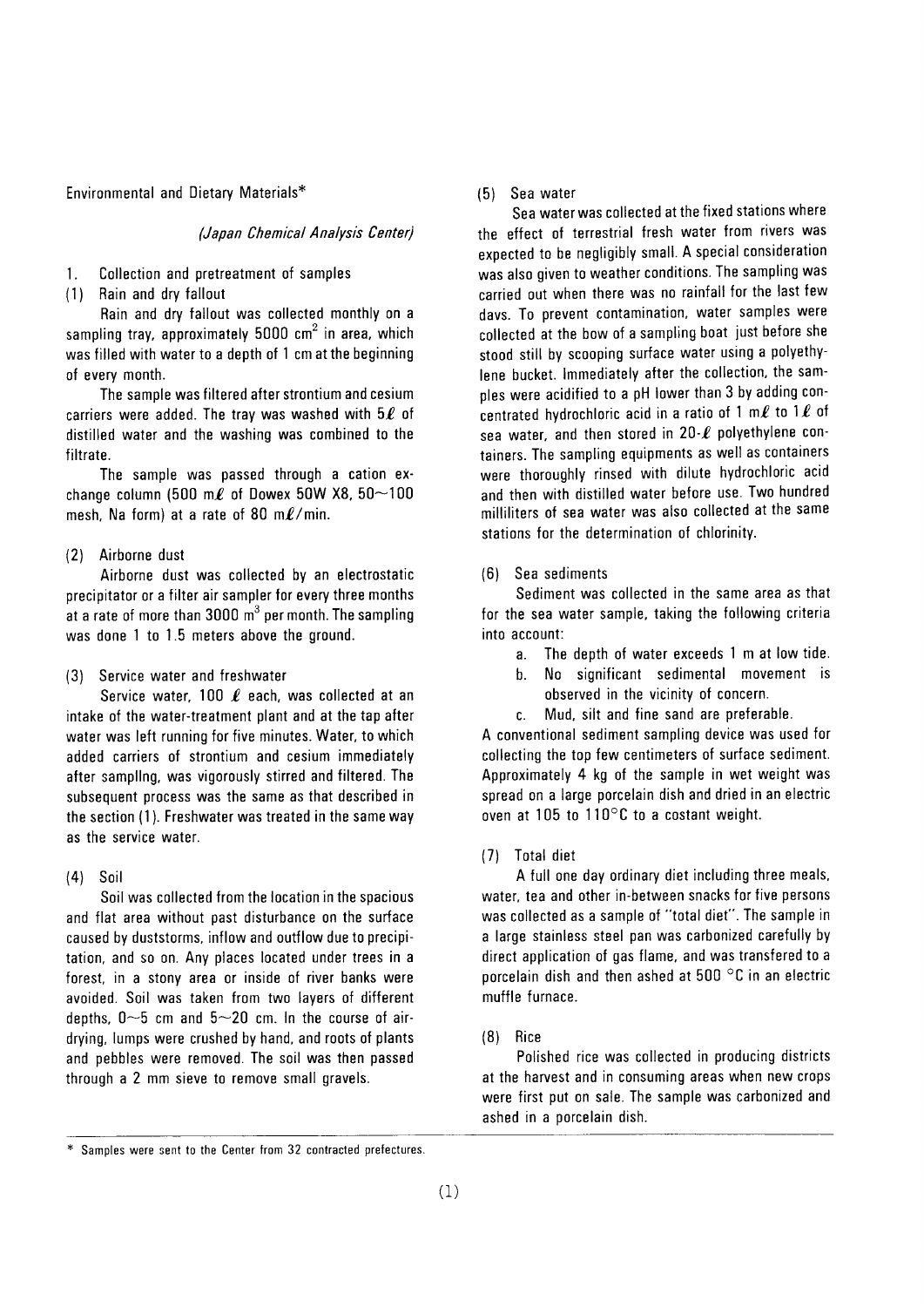#### $(9)$  Milk

Raw milk was collected in producing districts and commercial milk was purchased in consuming districts. Milk in a stainless steel pan or a porcelain dish was evaporated to dryness followed by carbonization and ashing.

#### (10) Vegetables

Spinach and Japanese radish were selected as the representatives for leaf vegetables and for non-starch roots, respectively. After removing soil, the edible part of vegetable sample was dried and carbonized in a stainless ateel pan or a porcelain dish.

#### $(11)$  Tea

Five hundred grams of manufactured green tea was collected, carbonized and ashed in a stainless steel pan or a porcelain dish.

#### (12) Fish, shellfish and seaweeds

a. Sea fish and freshwater fish

Fish was rinsed with water and blotted with a filter paper. Only the edible part was used in case of larger sized fish, and the whole part was used in case of smaller ones. Each sample was weighed and placed in a stainless steel pan or a porcelain dish. After carbonized, the sample was ashed in an electric muffle furnace.

b. Shellfish

Approximately 4 kg of shellfish including the shells was collected or purchased. After removing the shells, it was treated in the same way as that for the sea fish. c. Seaweeds

Edible seaweeds were collected and rinsed with water to remove sand and other adhering matters on the surface. These were removed of excess water, weighed dried and ashed.

Table 1 shows detailes of sample collection.

| Sample                                      | Frequency of sampling                             | Quantity of sample             |
|---------------------------------------------|---------------------------------------------------|--------------------------------|
| $=$ Environmental materials $=$             |                                                   |                                |
| (1) Rain and dry fallout                    |                                                   |                                |
| for domestic program<br>$\pm$               | monthly                                           |                                |
| for WHO program<br>$\overline{2}$           | monthly                                           |                                |
| (2) Airborne dust                           | quarterly                                         | $>$ 3000 m <sup>3</sup> /month |
| (3) Service water and freshwater            |                                                   |                                |
| Service water (sourse water)<br>Ŧ           | semiyearly (June and December)                    | 100l                           |
| Service water (tap water)<br>$\mathcal{L}$  | semiyearly (June and December)                    | 100l                           |
| 3 Freshwater                                | yearly (fishing season)                           | 100l                           |
| $(4)$ Soil                                  |                                                   |                                |
| $1 \, 0 - 5$ cm                             | yearly (June or July)                             | 4 kg                           |
| 2 $5 - 20$ cm                               | yearly (June or July)                             | 4 kg                           |
| (5) Sea water                               | yearly (July or August)                           | 40l                            |
| (6) Sea sediments                           | yearly (July or August)                           | 4 ka                           |
| $=$ Dietary materials $=$                   |                                                   |                                |
| (7) Total diet                              | semiyearly (June, November or<br>December)        | daily amount for 5 person      |
| $(8)$ Rice                                  |                                                   |                                |
| Producing districts                         | Yearly (harvesting season)                        | 5 kg (polished rice)           |
| 2<br>consuming districts                    | yearly (harvesting season)                        | 5 kg (polished rice)           |
| $(9)$ Milk                                  |                                                   |                                |
| producing districts for                     | quarterly (February, May, August and<br>November) | 3l                             |
| WHO program                                 | semiyearly (February and August)                  | $3\ell$                        |
| producing districts for<br>domestic program |                                                   |                                |

Table 1 Details of sample collection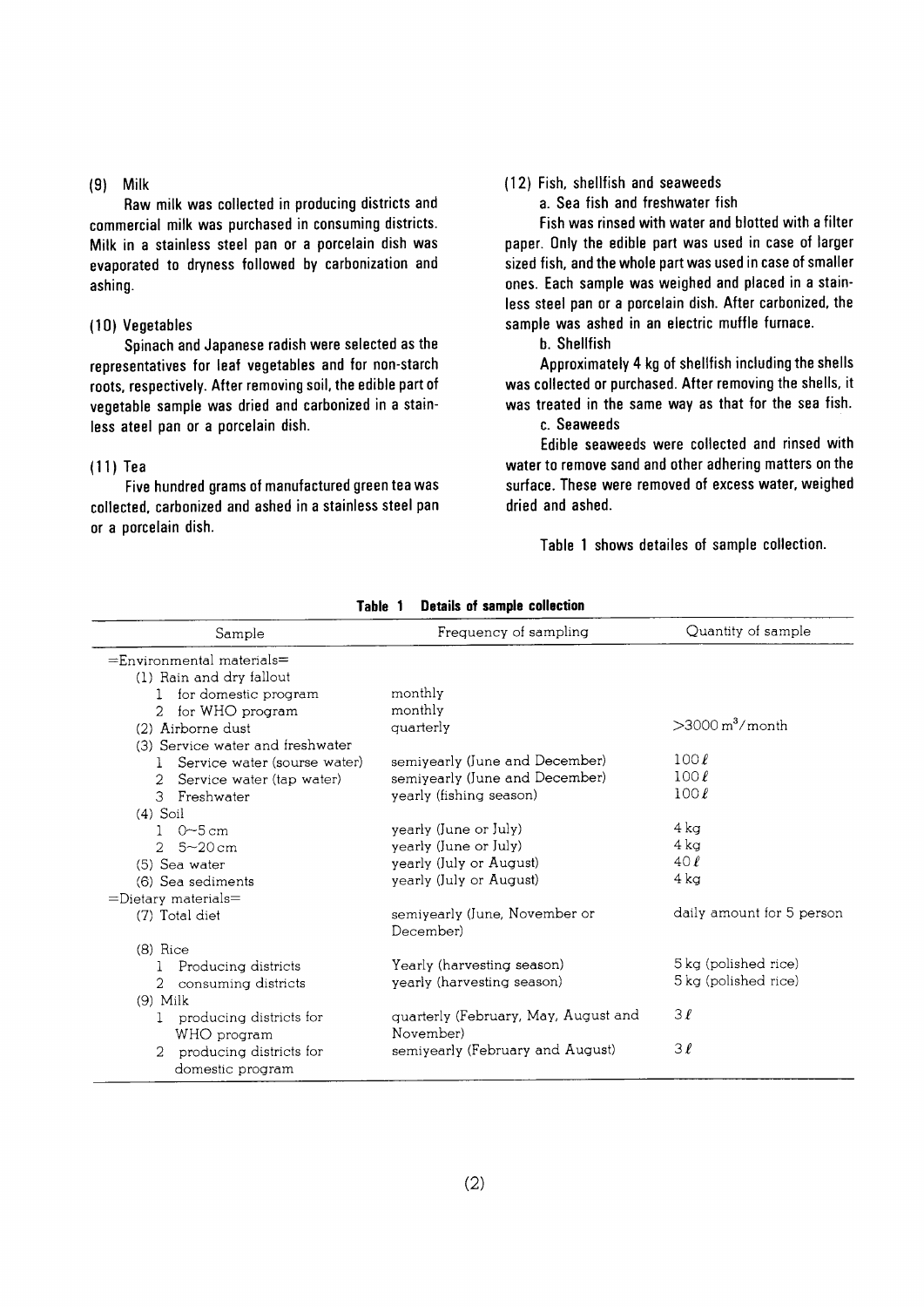| Sample                             | Frequency of sampling                | Quantity of sample       |
|------------------------------------|--------------------------------------|--------------------------|
| 3 consuming districts              | semiyearly (February and August)     | 3 l                      |
| powdered milk<br>$4\overline{ }$   | semiyearly (April and October)       | $2\neg 3\,\text{k}$ a    |
| (10) Vegetables                    |                                      |                          |
| producing districts                | yearly (hervesting season)           | 4 ka                     |
| 2 consuming districts              | yearly (harvesting season)           | $4\,\mathrm{k}$ a        |
| $(11)$ Tea                         | yearly (the first harvesting season) | 500 g (manufactured tea) |
| (12) Fish, shellfish, and seaweeds |                                      |                          |
| Sea fish                           | yearly (fishing season)              | 4 ka                     |
| 2 Freshwater fish                  | yearly (fishing season)              | 4 ka                     |
| Shellfish                          | yearly (fishing season)              | 4 ka                     |
| Seaweeds                           | yearly (fishing season)              | $2\sim3$ kg              |

- Preparation of samples for analysis  $2.$
- Rain, service water and freshwater  $(1)$

Strontium and cesium were eluted with hydrochloric acid from the cation exchange column. The residue of rain sample on the filter paper was ashed in an electric muffle furnace and the ash was dissolved in hydrochibric acid. The insoluble part was filtered and washed. The filtrate and the washings were combined to the previous eluate and used for radiochemical analysis.

#### $(2)$  Soil

Air-dried soil was passed through a 20 mesh sieve. The sieved sample was heated, in the presence of strontium and cesium carriers, together with sodium hydroxide. The sample was then heated with hydrochloric acid and the insoluble part was filtered and washed. The combined solution of the filtrate and washings was used for radiochemical analysis.

#### $(3)$ Sea sedments

After removal of pebbles, shells and other foreign matters, the sediment sample was dried in a hot-air oven and ground finely with a mortar. The sample was passed through a 20 mesh sieve. The further preparation of the sample was the same as that described in the section  $2-(2)$ .

 $(4)$ Rice

The ashed sample was pulverlized with a porcelain mortar and passed through a 42 mesh sieve. The sieved sample to which both strontium and cesium carriers were added, was digested with hydrochloric acid by heating. After the sample was heated again with nitric acid to dryness, strontium and cesium were extracted with hydrochloric acid and water. The insoluble part was filtered and washed. The filtrate and washings were combined for subsequent radiochemical analysis.

Airborne dust, diet, milk, vegetable, fish and shel- $(5)$ Ifish, seaweeds, tea, and others.

These ashed samples were treated with the same procedure as that described in the section 2-(4).

- Separation of strontiunm-90 and cesium-137  $3.$
- Strontium-90  $(1)$

Sample solutions, prepared as in the foregoing sections 2-(1) through 2-(5), were neutralized with sodium hydroxide. After sodium carbonate was added, the precipitate of strontium and calcium carbonates was separated. The supernatant solution was retained for cesium-137 determination. The carbonates were dissolved in hydrochloric acid and calcium and strontium were precipitated as oxalates. The precipitate was dissolved in nitric acid and strontium was separated from calcium by successive fuming nitric acid separations. from scavenge was made after addition of ferric iron carrier followed by barium chromate separation after addition of barium carrier to remove radium, its daughters and lead. Strontium was recovered as carbonate, and the precipitate was dried and weighed to determine strontium recovery. The strontium carbonate was dissolved in hydrochloric acid and the iron carrier was added. The solution was allowed to stand for two weeks for strontium-90 and yttrium-90 to attain equilibrium. The yttrium-90 was coprecipitated with ferric hydroxide and the precipitate was filtered off, washed and counted.

#### Cesium-137  $(2)$

The supernatant separated from the strontium fraction in the solution was acidified with hydrochloric acid.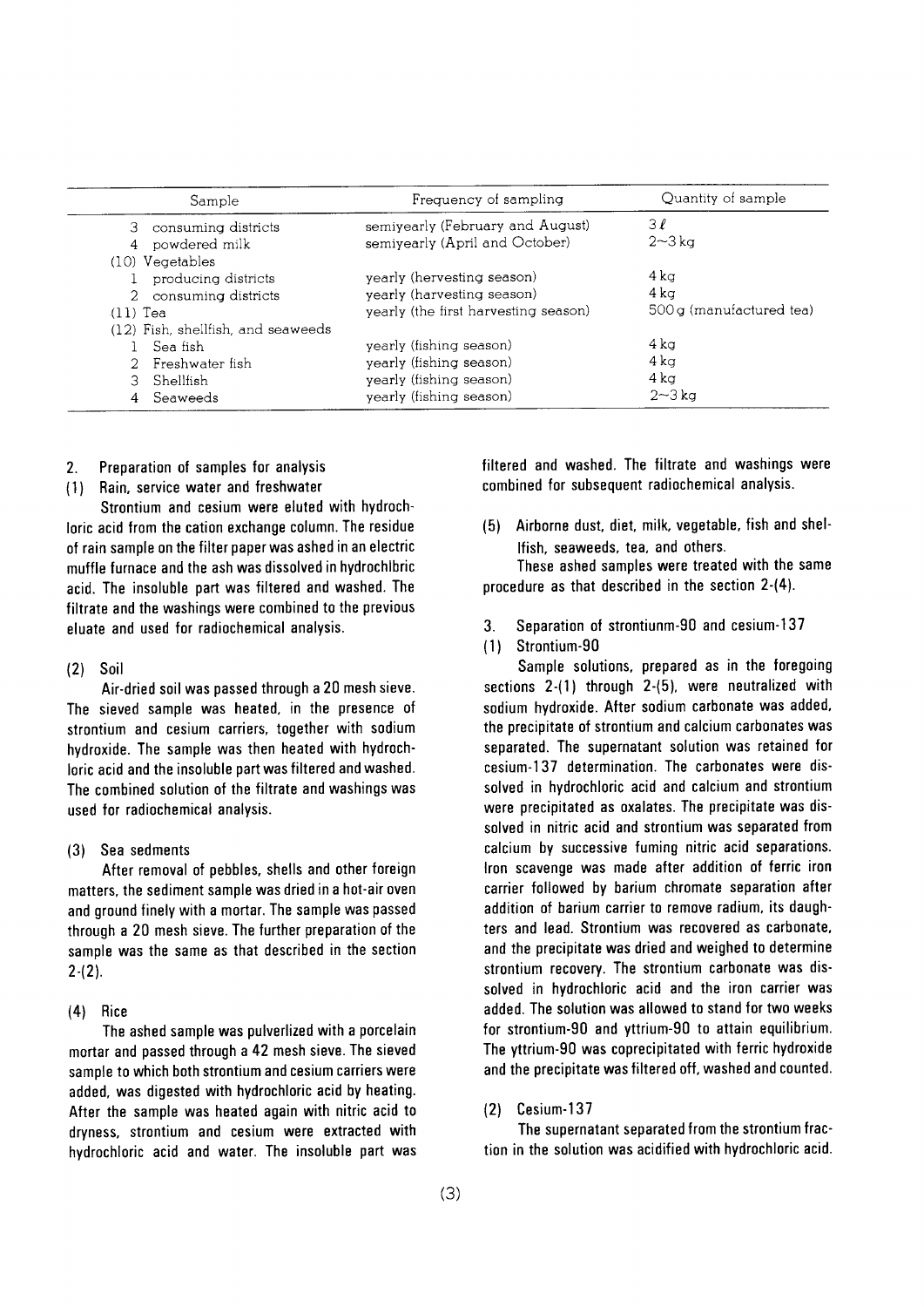While stirring the solution, cesium was adsorbed on ammonium molybdophosphate.

After filtered off and washed with dilute nitric acid, the precipitate was dissolved in 2.5N sodium hydroxide solution. Ammonia was removed completely from the solution by boiling. The solution was adjusted to pH 8.2 with hydrochloric acid and allowed to cool. Molybdenum hydroxide which came out in the solution, was filtered off and washed with water. In such circumstance that contamination by rubidium-87 was not negligible for the measurement of cesium-137, the follwing ion-exchange procedure was applied. A fixed amount of ferric chloride solution was added to the solution dissolved with 2.5N sodium hydroxide. Ammonia and molybdenum hydroxide were removed as described above. Ethylenediaminetetraaceticacid tetrasodium salt was added to the filtrate and washings. Cesium and rubidium were adsorbed on a cation exchange resin. Cesium was separated from rubidium by eluting with hydrochloric acid.

To this eluate or the filtrate and washings after removing molybdenum hydroxide, chloroplatinic acid solution was added to precipitate cesium. The precipitate was filtered onto a tared paper in a demountable filter and washed with water and then ethanol. After fixing the filter paper on a tared planchette and drying it, the chemical yield of cesium was determined by weighing the precipitate with the planchette. Radioactiv-

ity from cesium-137 was measured for this precipitate.

4. Determination of stable strontium, calcium and potassium

A weighed amount of soil or sea sediment was treated under heating with sodium hydroxide and then with hydrochloric acid for extraction. A weighed aliquot of ashed samples of total diet, vegetables, milk, fish, shellfish or seeweeds was digested using hydrochloric acid or nitric acid, hydrofluoric acid being used when necessary. The extract was made up to an appropriate volume with dilute hydrochloric acid. The sample solution was analyzed for calcium by titration with standard potassium permanganate solution after separating calcium as oxalate. Atomic absorption spectroscopy was applied when appropriate. Stable strontium and potassium were determined by atomic absorption and flame emission spectrometry, respectively.

5. Counting

After the radiochemical separation, the mounted precipitates were counted for activity using low background beta counters normally for 60 min. Net sample counting rates were corrected for counter efficeiency, recovery, self-absorption and decay to obtain the content of strontium-90 and cesium-137 radioactivity per sample aliquot. From the results, concentrations of these nuclides in the original samples were calculated.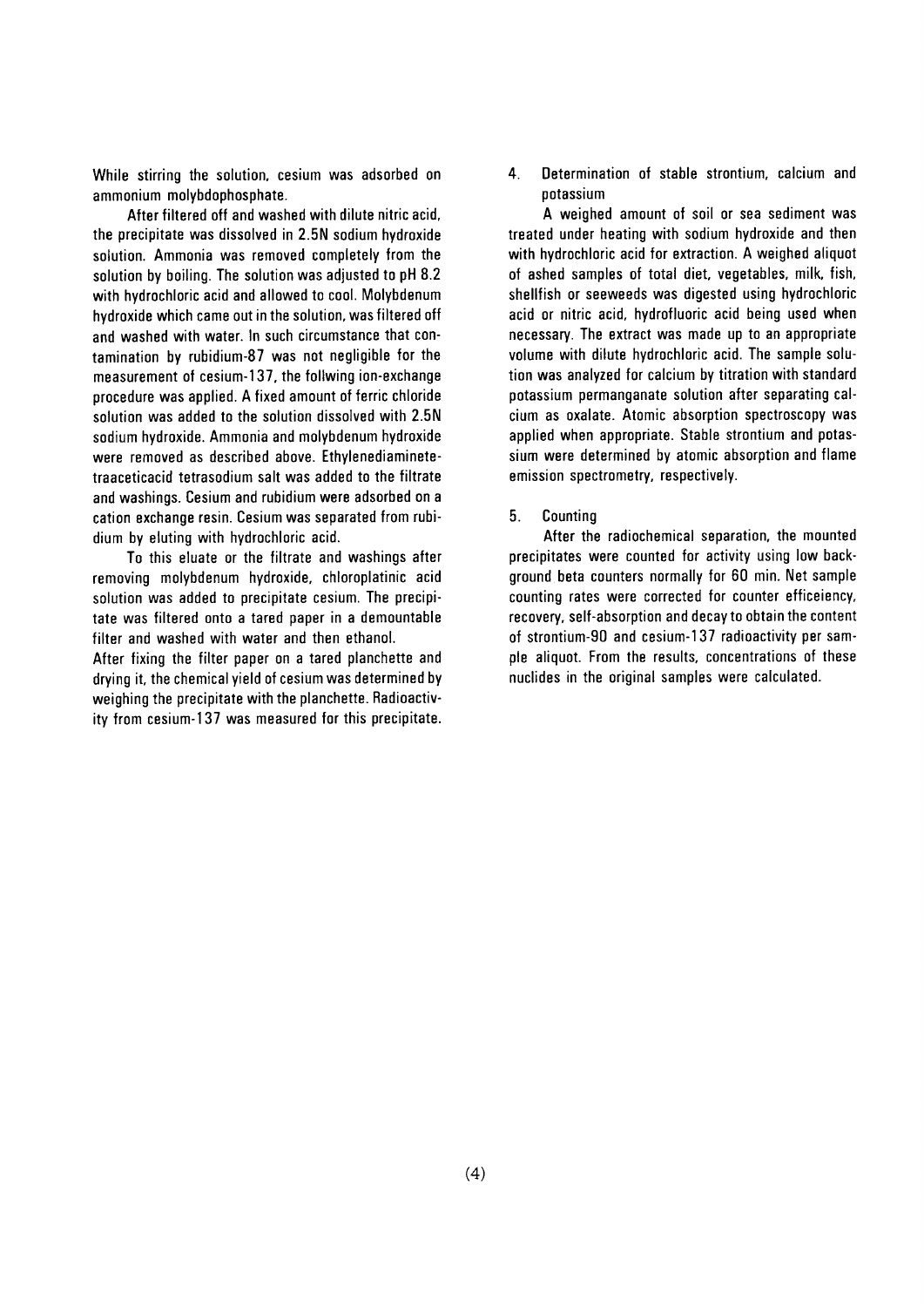## (1)-1 Strontium-90 and Cesium-137 in Rain and dry fallout(for domestic program) (from Nov. 1983 to Jal. 1984)

| Table(1)-1: Strontium-90 and Cesium-137 Rain and dry fallout |                    |                       |                           |                       |  |
|--------------------------------------------------------------|--------------------|-----------------------|---------------------------|-----------------------|--|
| Location                                                     | Duration<br>(days) | Precipitation<br>(mm) | $^{90}Sr$<br>$(mCi/km^2)$ | 137Cs<br>$(mCi/km^2)$ |  |
| November, 1983                                               |                    |                       |                           |                       |  |
| Matsue, SHIMANE                                              | 30                 | 130.6                 | 0.008±0.0009              | $0.006 \pm 0.0008$    |  |
| December, 1983                                               |                    |                       |                           |                       |  |
| Matsue, SHIMANE                                              | 31                 | 234.5                 | $0.006 \pm 0.0008$        | $0.006 \pm 0.0008$    |  |
| January, 1984                                                |                    |                       |                           |                       |  |
| Sapporo, HOKKAIDO                                            | 37                 | 70.5                  | $0.002 \pm 0.0006$        | $0.002 \pm 0.0007$    |  |
| Aomori, AOMORI                                               | 29                 | 43.5                  | $0.005 \pm 0.0008$        | $0.002 \pm 0.0007$    |  |
| Ojika-gun, MIYAGI                                            | 36                 | 65.7                  | $0.005 \pm 0.0008$        | $0.002 \pm 0.0007$    |  |
| Yamagata, YAMAGATA                                           | 29                 | 69.7                  | $0.001 \pm 0.0006$        | $0.002 \pm 0.0007$    |  |
| Futaba-gun, FUKUSHIMA                                        | 36                 | 39.9                  | $0.002 \pm 0.0006$        | $0.001 \pm 0.0006$    |  |
| Mito, IBARAGI                                                | 28                 | 40.0                  | $0.001 \pm 0.0006$        | $0.003 \pm 0.0007$    |  |
| Shinjuku, TOKYO                                              | 29                 | 71.0                  | $0.000 \pm 0.0005$        | $0.002 \pm 0.0007$    |  |
| Yokohama, KANAGAWA                                           | 29                 | 31.3                  | $0.001 \pm 0.0008$        | $0.005 \pm 0.0008$    |  |
| Fukui, FUKUI                                                 | 25                 | 289.8                 | $0.007 + 0.0009$          | $0.007 \pm 0.0009$    |  |
| Shizuoka, SHIZUOKA                                           | 29                 | 38.5                  | $0.002 \pm 0.0006$        | $0.000 \pm 0.0006$    |  |
| Nagoya, AICHI                                                | 28                 | 32.6                  | $0.002 \pm 0.0006$        | $0.001 + 0.0006$      |  |
| Kyoto, KYOTO                                                 | 28                 | 46.2                  | $0.002 \pm 0.0006$        | $0.001 \pm 0.0006$    |  |
| Kobe, HYOGO                                                  | 36                 | 20.7                  | $0.002 \pm 0.0006$        | $0.001 \pm 0.0007$    |  |
| Wakayama, WAKAYAMA                                           | 27                 | 28.9                  | $0.001 \pm 0.0005$        | $0.001 \pm 0.0006$    |  |
| Tottori, TOTTORI                                             | 28                 | 177.6                 | $0.006 \pm 0.0008$        | $0.007 \pm 0.0009$    |  |
| Matsue, SHIMANE                                              | 32                 | 149.2                 | $0.005 \pm 0.0007$        | $0.007 \pm 0.0008$    |  |
| Hiroshima, HIROSHIMA                                         | 28                 | 22.0                  | $0.004 \pm 0.0007$        | $0.006 \pm 0.0008$    |  |
| Matsuyama, EHIME                                             | 37                 | 66.5                  | $0.002 \pm 0.0006$        | $0.002 \pm 0.0007$    |  |
| Dazaifu, HUKUOKA                                             | 29                 | 85.1                  | $0.002 \pm 0.0006$        | $0.001 \pm 0.0007$    |  |
| Saga, SAGA                                                   | 35                 | 52.3                  | $0.002 \pm 0.0007$        | $0.000 \pm 0.0006$    |  |
| Nagasaki, NAGASAKI                                           | 29                 | 79.0                  | $0.001 \pm 0.0007$        | $0.003 \pm 0.0007$    |  |
| Nakagami-gun, OKINAWA                                        | 37                 | 132.0                 | $0.003 \pm 0.0007$        | $0.002 \pm 0.0007$    |  |
| February, 1984                                               |                    |                       |                           |                       |  |
| Sapporo, HOKKAIDO                                            | 30                 | 148.5                 | $0.001 \pm 0.0006$        | $0.003 + 0.0007$      |  |
| Aomori, AOMORI                                               | 30                 | 50.1                  | $0.006 \pm 0.0008$        | $0.003 \pm 0.0007$    |  |
| Ojika-gun, MIYAGI                                            | 30                 | 104.9                 | $0.003 \pm 0.0006$        | $0.002 \pm 0.0006$    |  |
| Yamagata, YAMAGATA                                           | 30                 | 65.8                  | $0.000 \pm 0.0006$        | $0.001 \pm 0.0006$    |  |
|                                                              | 30                 | 105.1                 | $0.002 \pm 0.0007$        | $0.003 \pm 0.0007$    |  |
| Futaba-gun, FUKUSHIMA                                        |                    |                       |                           |                       |  |
| Mito, IBARAGI                                                | 30                 | 73.0                  | $0.001 \pm 0.0006$        | $0.003 \pm 0.0007$    |  |
| Shinjuku, TOKYO                                              | 30                 | 74.0                  | $0.001 \pm 0.0006$        | $0.003 \pm 0.0007$    |  |
| Yokohama, KANAGAWA                                           | 29                 | 90.8                  | $0.002 \pm 0.0006$        | $0.004 \pm 0.0007$    |  |
| Fukui, FUKUI                                                 | 32                 | 356.5                 | $0.004 \pm 0.0007$        | $0.007 \pm 0.0008$    |  |
| Shizuoka, SHIZUOKA                                           | 30                 | 96.0                  | $0.002 \pm 0.0006$        | $0.001 + 0.0006$      |  |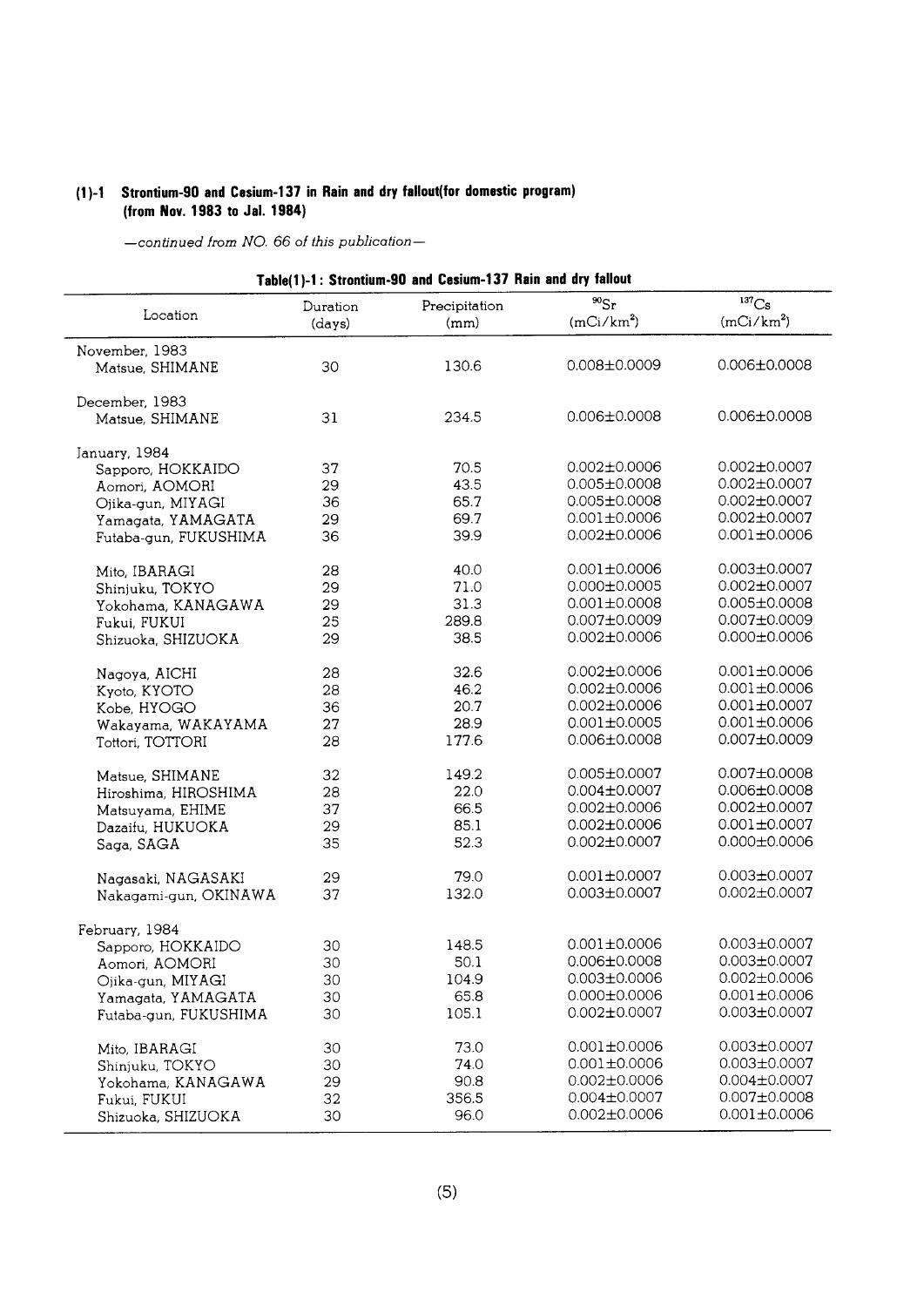|                                    | Duration | Precipitation | $^{90}Sr$          | $^{137}\mathrm{Cs}$ |
|------------------------------------|----------|---------------|--------------------|---------------------|
| Location                           | (days)   | (mm)          | $(mCi/km^2)$       | $(mCi/km^2)$        |
| Nagoya, AICHI                      | 30       | 96.6          | $0.001 \pm 0.0006$ | $0.003 \pm 0.0007$  |
| Kyoto, KYOTO                       | 30       | 70.0          | $0.003 \pm 0.0007$ | $0.001 \pm 0.0006$  |
| Wakayama, WAKAYAMA                 | 30       | 40.0          | $0.001 \pm 0.0005$ | $0.001 \pm 0.0006$  |
| Tottori, TOTTORI                   | 30       | 144.4         | $0.006 \pm 0.0008$ | $0.008 \pm 0.0009$  |
| Matsue, SHIMANE                    | 31       | 54.8          | $0.005 \pm 0.0007$ | $0.007 \pm 0.0007$  |
| Hiroshima, HIROSHIMA               | 30       | 47.1          | $0.004 \pm 0.0007$ | $0.005 \pm 0.0007$  |
| Matsuyama, EHIME                   | 30       | 60.5          | $0.002 \pm 0.0006$ | $0.003 \pm 0.0007$  |
| Dazaifu, FUKUOKA                   | 30       | 54.1          | $0.001 \pm 0.0006$ | $0.002 \pm 0.0007$  |
|                                    |          | 42.4          | $0.002 \pm 0.0006$ |                     |
| Saga, SAGA                         | 24       |               |                    | $0.003 \pm 0.0007$  |
| Nagasaki, NAGASAKI                 | 30       | 26.5          | $0.003 \pm 0.0007$ | $0.002 \pm 0.0007$  |
| Nakagami-gun, OKINAWA              | 30       | 42.5          | $0.004 \pm 0.0011$ | $0.002 \pm 0.0011$  |
| March, 1984                        |          |               |                    |                     |
| Sapporo, HOKKAIDO                  | 31       | 81.0          | $0.001 \pm 0.0006$ | $0.002 \pm 0.0007$  |
| Aomori, AOMORI                     | 33       | 32.8          | $0.012 \pm 0.0010$ | $0.006 \pm 0.0008$  |
| Ojika-gun, MIYAGI                  | 31       | 42.6          | $0.004 \pm 0.0007$ | $0.003 \pm 0.0007$  |
| Yamagata, YAMAGATA                 | 33       | 61.8          | $0.002 \pm 0.0006$ | $0.004 \pm 0.0007$  |
| Futaba-gun, FUKUSHIMA              | 31       | 30.9          | $0.002 \pm 0.0006$ | $0.008 \pm 0.0009$  |
| Mito, IBARAGI                      | 33       | 48.5          | $0.003 \pm 0.0007$ | $0.007 \pm 0.0008$  |
| Shinjuku, TOKYO                    | 33       | 86.0          | $0.004 \pm 0.0007$ | $0.012 \pm 0.0010$  |
| Yokohama, KANAGAWA                 | 32       | 98.3          | $0.002 \pm 0.0007$ | $0.006 \pm 0.0008$  |
| Fukui, FUKUI                       | 30       | 121.2         | $0.004 \pm 0.0007$ | $0.040 \pm 0.0015$  |
| Shizuoka, SHIZUOKA                 | 33       | 104.5         | $0.002 \pm 0.0006$ | $0.002 \pm 0.0005$  |
|                                    |          |               | $0.001 \pm 0.0006$ |                     |
| Nagoya, AICHI                      | 33       | 82.5          | $0.004 \pm 0.0008$ | $0.004 \pm 0.0006$  |
| Kyoto, KYOTO                       | 33       | 44.9          |                    | $0.004 \pm 0.0006$  |
| Kobe, HYOGO                        | 32       | 42.5          | $0.003 \pm 0.0007$ | $0.004 \pm 0.0006$  |
| Wakayama, WAKAYAMA                 | 31       | 48.8          | $0.002 \pm 0.0006$ | $0.003 \pm 0.0006$  |
| Tottori, TOTTORI                   | 33       | 84.8          | $0.005 \pm 0.0008$ | 0.009±0.0009        |
| Matsue, SHIMANE                    | 32       | 51.1          | $0.005 \pm 0.0007$ | $0.008 \pm 0.0008$  |
| Hiroshima, HIROSHIMA               | 33       | 63.0          | $0.004 \pm 0.0008$ | $0.006 \pm 0.0007$  |
| Matsuyama, EHIME                   | 30       | 56.0          | $0.002 \pm 0.0006$ | $0.003 \pm 0.0006$  |
| Dazaifu, FUKUOKA                   | 33       | 80.3          | $0.003 \pm 0.0007$ | $0.004 \pm 0.0006$  |
| Saga, SAGA                         | 27       | 68.0          | $0.001 \pm 0.0006$ | $0.002 \pm 0.0005$  |
| Nagasaki, NAGASAKI                 | 32       | 74.5          | $0.002 \pm 0.0006$ | $0.003 \pm 0.0006$  |
| Nakagami-gun, OKINAWA              | 28       | 175.0         | $0.003 \pm 0.0007$ | $0.004 \pm 0.0006$  |
| April, 1984                        |          |               |                    |                     |
| Sapporo, HOKKAIDO                  | 32       | 32.5          | $0.002 \pm 0.0007$ | $0.003 \pm 0.0006$  |
| Aomori, AOMORI                     | 30       | 56.6          | $0.023 \pm 0.0012$ | $0.005 \pm 0.0007$  |
| Ojika-gun, MIYAGI                  | 30       | 211.2         | $0.008 \pm 0.0009$ | $0.005 \pm 0.0008$  |
| Yamagata, YAMAGATA                 | 30       | 80.3          | $0.002 \pm 0.0006$ | $0.004 \pm 0.0006$  |
| Futaba-gun, FUKUSHIMA              | 30       | 89.2          | $0.003 \pm 0.0006$ | $0.007 \pm 0.0007$  |
| Mito, IBARAGI                      | 30       | 38.0          | $0.002 \pm 0.0006$ | $0.002 \pm 0.0005$  |
| Shinjuku, TOKYO                    | 30       | 62.0          | $0.001 \pm 0.0006$ | $0.003 \pm 0.0007$  |
|                                    | 32       | 37.5          | $0.003 \pm 0.0007$ | $0.004 \pm 0.0006$  |
| Yokohama, KANAGAWA<br>Fukui, FUKUI | 32       | 89.7          | $0.002 \pm 0.0006$ | $0.005 \pm 0.0007$  |
| Shizuoka, SHIZUOKA                 | 30       | 121.5         | $0.004 \pm 0.0007$ | $0.001 \pm 0.0005$  |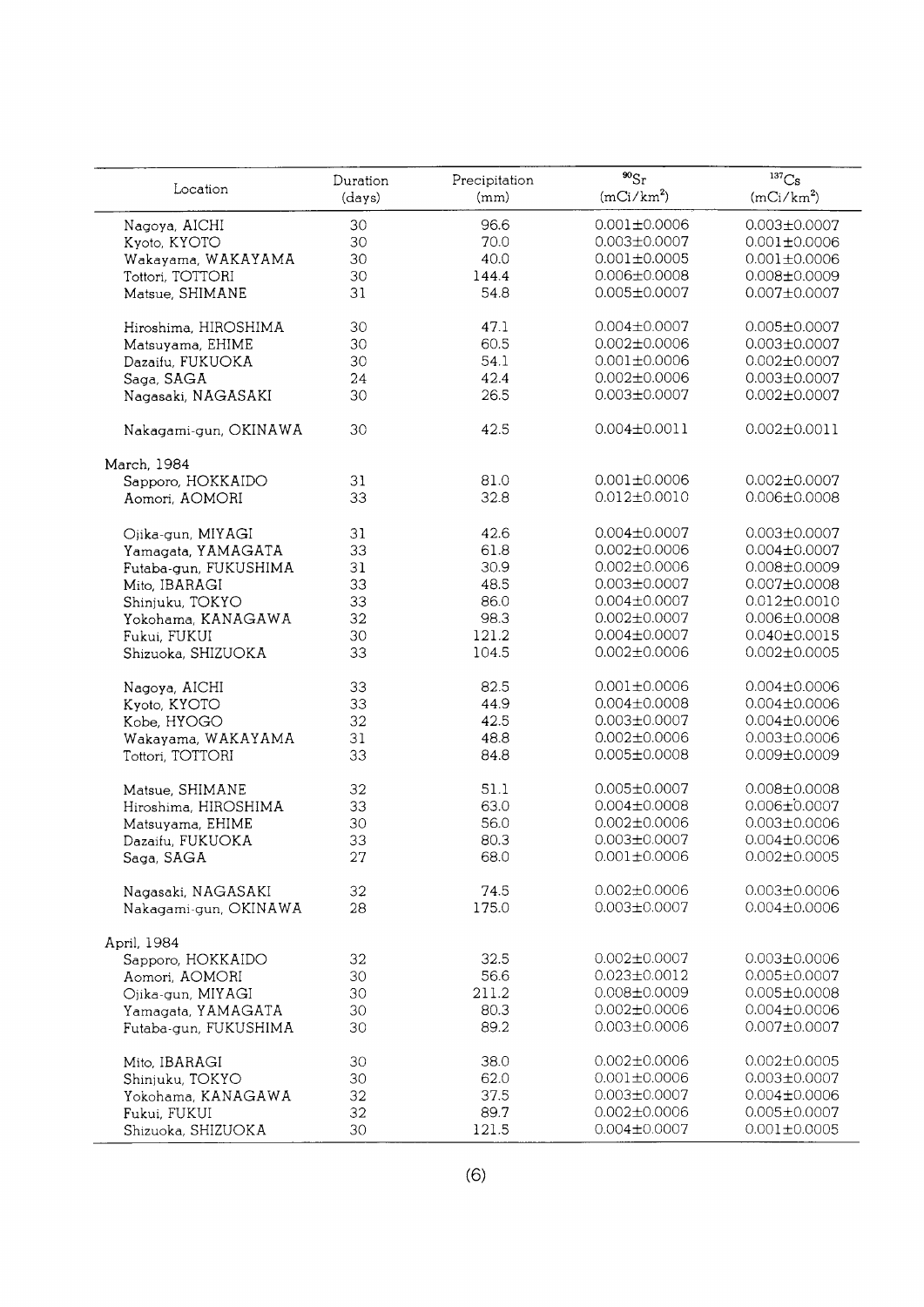|                       |                    |                       | $^{90}Sr$          | 137C <sub>S</sub>  |
|-----------------------|--------------------|-----------------------|--------------------|--------------------|
| Location              | Duration<br>(days) | Precipitation<br>(mm) | $(mCi/km^2)$       | $(mCi/km^2)$       |
| Nagoya, AICHI         | 30                 | 143.0                 | $0.002 \pm 0.0006$ | $0.003 \pm 0.0006$ |
| Kyoto, KYOTO          | 30                 | 69.2                  | $0.002 \pm 0.0006$ | $0.001 \pm 0.0005$ |
| Kobe, HYOGO           | 28                 | 69.3                  | $0.002 \pm 0.0006$ | $0.001 \pm 0.0005$ |
| Wakayama, WAKAYAMA    | 32                 | 113.7                 | $0.003 \pm 0.0007$ | $0.002 \pm 0.0006$ |
| Tottori, TOTTORI      | 30                 | 144.7                 | $0.003 \pm 0.0007$ | $0.004 \pm 0.0007$ |
|                       |                    |                       |                    |                    |
| Matsue, SHIMANE       | 32                 | 120.4                 | $0.004 \pm 0.0007$ | $0.005 \pm 0.0007$ |
| Hiroshima, HIROSHIMA  | 30                 | 180.8                 | $0.004 \pm 0.0007$ | $0.002 \pm 0.0006$ |
| Matsuyama, EHIME      | 33                 | 162.5                 | $0.001 \pm 0.0006$ | $0.003 \pm 0.0006$ |
| Dazaifu, FUKUOKA      | 30                 | 71.0                  | $0.001 \pm 0.0006$ | $0.001 \pm 0.0005$ |
| Saga, SAGA            | 36                 | 171.8                 | $0.000 \pm 0.0006$ | $0.002 \pm 0.0006$ |
| Nagasaki, NAGASAKI    | 30                 | 156.5                 | $0.003 \pm 0.0007$ | $0.002 \pm 0.0006$ |
| Nakagami-gun, OKINAWA | 30                 | 162.5                 | $0.001 \pm 0.0006$ | $0.002 \pm 0.0005$ |
| May, 1984             |                    |                       |                    |                    |
| Sapporo, HOKKAIDO     | 32                 | 34.0                  | $0.003 \pm 0.0006$ | $0.003 \pm 0.0006$ |
| Aomori, AOMORI        | 32                 | 37.2                  | $0.021 \pm 0.0012$ | $0.006 \pm 0.0007$ |
| Ojika-gun, MIYAGI     | 34                 | 88,4                  | $0.005 \pm 0.0008$ | $0.005 \pm 0.0008$ |
| Yamagata, YAMAGATA    | 32                 | 54.4                  | $0.003 \pm 0.0007$ | $0.004 \pm 0.0006$ |
| Futaba-gun, FUKUSHIMA | 34                 | 75.3                  | $0.004 \pm 0.0007$ | $0.004 \pm 0.0007$ |
|                       |                    |                       |                    |                    |
| Mito, IBARAGI         | 32                 | 51.5                  | $0.003 \pm 0.0006$ | $0.003 \pm 0.0006$ |
| Shinjuku, TOKYO       | 32                 | 74.0                  | $0.001 \pm 0.0006$ | $0.005 \pm 0.0007$ |
| Yokohama, KANAGAWA    | 31                 | 75.6                  | $0.003 \pm 0.0007$ | $0.004 \pm 0.0006$ |
| Fukui, FUKUI          | 32                 | 94.3                  | $0.002 \pm 0.0007$ | $0.004 \pm 0.0006$ |
| Shizuoka, SHIZUOKA    | 32 <sup>2</sup>    | 105.5                 | $0.003 \pm 0.0007$ | $0.004 \pm 0.0006$ |
| Nagoya, AICHI         | 32                 | 110.0                 | $0.001 \pm 0.0006$ | $0.002 \pm 0.0005$ |
| Kyoto, KYOTO          | 32                 | 99.1                  | $0.002 \pm 0.0007$ | $0.002 \pm 0.0005$ |
| Kobe, HYOGO           | 35                 | 133.9                 | $0.002 \pm 0.0006$ | $0.004 \pm 0.0006$ |
| Wakayama, WAKAYAMA    | 32                 | 70.2                  | $0.001 \pm 0.0006$ | $0.002 \pm 0.0005$ |
| Tottori, TOTTORI      | 32                 | 62.9                  | $0.005 \pm 0.0008$ | $0.003 \pm 0.0006$ |
| Matsue, SHIMANE       | 31                 | 45.8                  | $0.001 \pm 0.0006$ | $0.002 \pm 0.0005$ |
| Hiroshima, HIROSHIMA  | 32                 | 88.0                  | $0.004 \pm 0.0007$ | $0.002 \pm 0.0006$ |
| Matsuyama, EHIME      | 32                 | 121.0                 | $0.002 \pm 0.0006$ | $0.002 \pm 0.0006$ |
| Dazaifu, FUKUOKA      | 32                 | 125.0                 | $0.002 \pm 0.0006$ | $0.002 \pm 0.0006$ |
| Saga, SAGA            | 34                 | 77.2                  | $0.001 \pm 0.0006$ | $0.001 \pm 0.0005$ |
|                       |                    |                       |                    |                    |
| Nagasaki, NAGASAKI    | 33                 | 91.5                  | $0.002 \pm 0.0006$ | $0.003 \pm 0.0006$ |
| Nakagami-gun, OKINAWA | 35                 | 147.0                 | $0.001 \pm 0.0006$ | $0.001 \pm 0.0005$ |
| June, 1984            |                    |                       |                    |                    |
| Sapporo, HOKKAIDO     | 32                 | 38.0                  | $0.002 \pm 0.0007$ | $0.003 \pm 0.0007$ |
| Aomori, AOMORI        | 32                 | 52.8                  | $0.013 \pm 0.0010$ | $0.003 \pm 0.0006$ |
| Yamagata, YAMAGATA    | 32                 | 52.4                  | $0.000 \pm 0.0006$ | $0.003 \pm 0.0007$ |
| Futaba-gun, FUKUSHIMA | 31                 | 127.6                 | $0.004 \pm 0.0007$ | $0.003 \pm 0.0007$ |
| Mito, IBARAGI         | 32                 | 177.0                 | $0.001 \pm 0.0006$ | $0.001 \pm 0.0004$ |
| Shinjuku, TOKYO       | 32                 | 201.8                 | $0.001 \pm 0.0006$ | $0.003 \pm 0.0007$ |
| Yokohama, KANAGAWA    | 31                 | 272.3                 | $0.005 \pm 0.0008$ | $0.003 \pm 0.0007$ |
|                       | 32                 | 205.8                 | $0.001 \pm 0.0007$ | $0.002 \pm 0.0007$ |
| Fukui, FUKUI          |                    | 272.0                 | $0.001 \pm 0.0006$ | $0.003 \pm 0.0005$ |
| Nagoya, AICHI         | 32                 |                       | $0.002 \pm 0.0007$ | $0.002 \pm 0.0005$ |
| Kyoto, KYOTO          | 30                 | 229.2                 |                    |                    |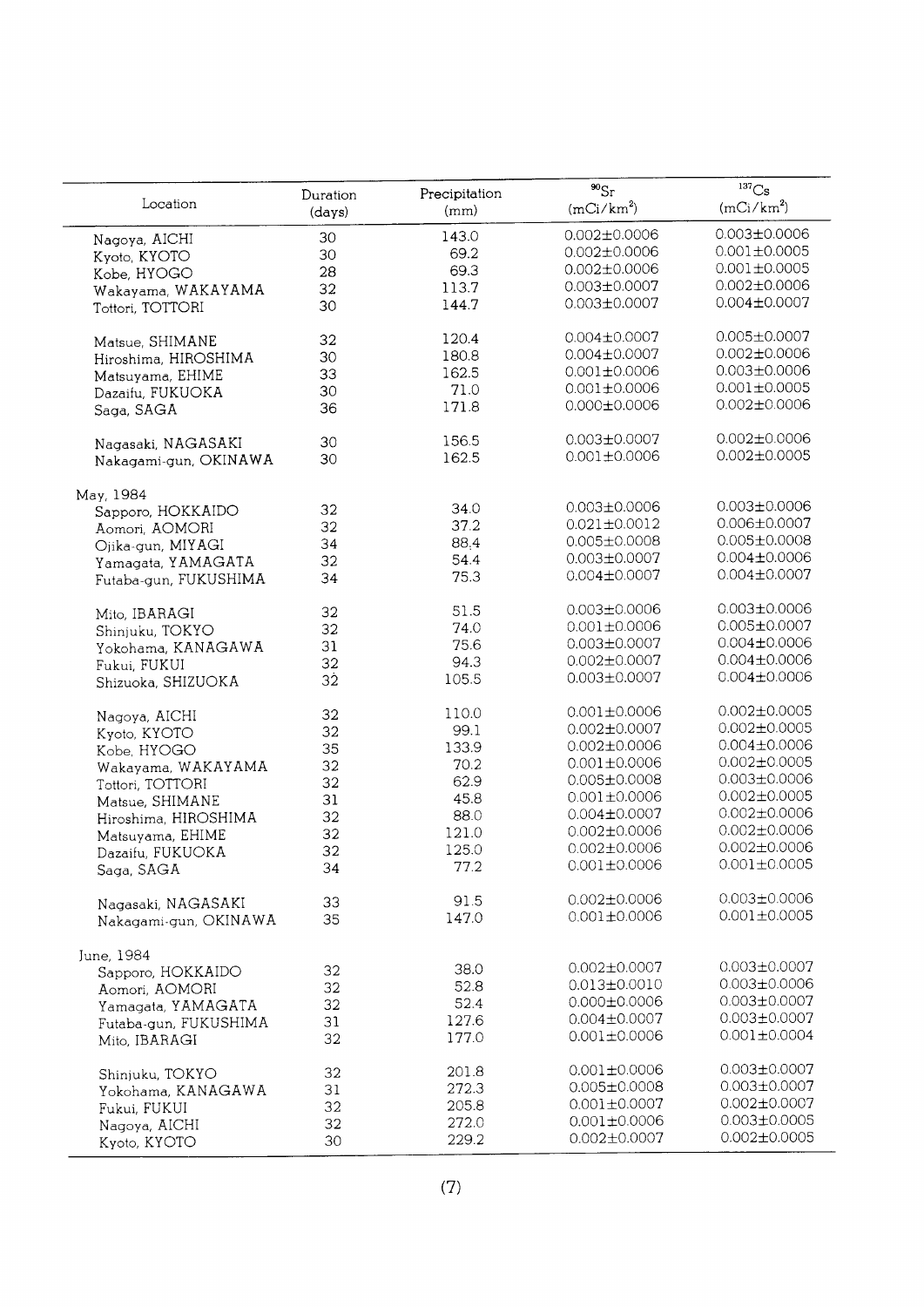| Location              | Duration<br>(days) | Precipitation<br>(mm) | $^{90}$ Sr<br>(mCi/km <sup>2</sup> ) | $137$ Cs<br>$(mCi/km^2)$ |
|-----------------------|--------------------|-----------------------|--------------------------------------|--------------------------|
| Kobe, HYOGO           | 29                 | 290.7                 | $0.005 \pm 0.0007$                   | $0.002 + 0.0006$         |
| Wakayama, WAKAYAMA    | 32                 | 313.1                 | $0.004 \pm 0.0008$                   | $0.003 \pm 0.0006$       |
| Tottori, TOTTORI      | 33                 | 182.8                 | $0.007 + 0.0009$                     | $0.003 \pm 0.0006$       |
| Hiroshima, HIROSHIMA  | 32                 | 295.7                 | $0.005 \pm 0.0008$                   | $0.002 \pm 0.0006$       |
| Matsuyama, EHIME      | 32                 | 384.0                 | $0.002 \pm 0.0007$                   | $0.001 + 0.0005$         |
| Dazaifu, FUKUOKA      | 32                 | 324.7                 | $0.000 \pm 0.0006$                   | $0.001 + 0.0005$         |
| Saga, SAGA            | 30                 | 381.5                 | $0.002 + 0.0006$                     | $0.002 + 0.0005$         |
| Nagasaki, NAGASAKI    | 32                 | 405.0                 | $0.003 + 0.0007$                     | $0.003 \pm 0.0005$       |
| Nakagami-gun, OKINAWA | 35                 | 188.5                 | $0.004 + 0.0008$                     | $0.001 \pm 0.0004$       |
| July, 1984            |                    |                       |                                      |                          |
| Yamaqata, YAMAGATA    | 31                 | 72.8                  | $0.001 \pm 0.0006$                   | $0.002 \pm 0.0005$       |
| Futaba-gun, FUKUSHIMA | 32                 | 88.4                  | $0.001 \pm 0.0006$                   | $0.001 \pm 0.0004$       |
| Nagoya, AICHI         | 31                 | 193.0                 | $0.003 \pm 0.0007$                   | $0.001 + 0.0005$         |
| Kobe, HYOGO           | 33                 | 132.8                 | $0.001 + 0.0006$                     | $0.001 + 0.0005$         |

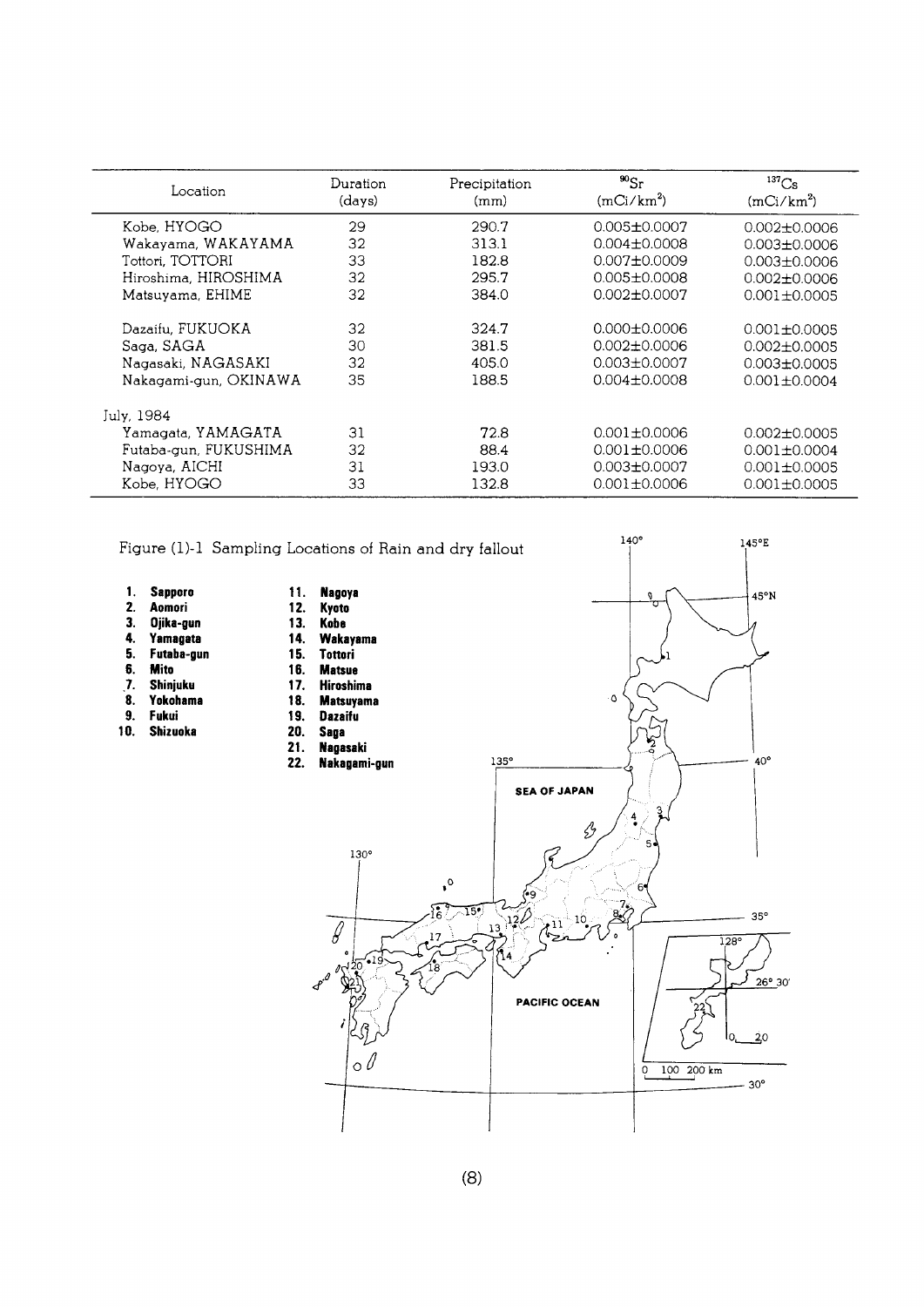## (1)-2 Strontium-90 and Cesium-137 in Rain and dry fallout(for WHO program) (from Jan. 1984 to Jul. 1984)

| Table(1)-2 Strontium-90 and Cesium-137 Rain and dry fallout |                    |                       |                           |                                   |  |
|-------------------------------------------------------------|--------------------|-----------------------|---------------------------|-----------------------------------|--|
| Location                                                    | Duration<br>(days) | Precipitation<br>(mm) | $^{90}Sr$<br>$(mCi/km^2)$ | 137C <sub>S</sub><br>$(mCi/km^2)$ |  |
| January, 1984                                               |                    |                       |                           |                                   |  |
| Akita, AKITA                                                | 29                 | 85.1                  | $0.003 \pm 0.0007$        | $0.004 \pm 0.0008$                |  |
| Niigata, NIIGATA                                            | 28                 | 110.1                 | $0.005 \pm 0.0007$        | $0.003 \pm 0.0007$                |  |
| Kanazawa, ISHIKAWA                                          | 35                 | 342.0                 | $0.004 \pm 0.0008$        | $0.007 \pm 0.0009$                |  |
| Nagano, NAGANO                                              | 29                 | 30.9                  | $0.001 \pm 0.0006$        | $0.000 \pm 0.0006$                |  |
| Osaka, OSAKA                                                | 28                 | 56.9                  | $0.004 \pm 0.0007$        | $0.002 \pm 0.0007$                |  |
| Okayama, OKAYAMA                                            | 28                 | 42.1                  | $0.001 \pm 0.0006$        | $0.001 \pm 0.0006$                |  |
| Yamaguchi, YAMAGUCHI                                        | 29                 | 41.5                  | $0.003 \pm 0.0007$        | $0.003 \pm 0.0007$                |  |
| Kochi, KOCHI                                                | 28                 | 67.7                  | $0.004 \pm 0.0007$        | $0.001 \pm 0.0006$                |  |
| Kagoshima, KAGOSHIMA                                        | 28                 | 53.6                  | $0.007 \pm 0.0013$        | $0.002 \pm 0.0006$                |  |
| February, 1984                                              |                    |                       |                           |                                   |  |
| Akita, AKITA                                                | 32                 | 77.1                  | $0.001 \pm 0.0006$        | $0.002 \pm 0.0006$                |  |
| Niigata, NIIGATA                                            | 30                 | 52.4                  | $0.001 \pm 0.0006$        | $0.003 \pm 0.0007$                |  |
| Kanazawa, ISHIKAWA                                          | 31                 | 217.0                 | $0.004 \pm 0.0007$        | $0.006 \pm 0.0008$                |  |
| Nagano, NAGANO                                              | 30                 | 40.0                  | $0.001 \pm 0.0006$        | $0.001 \pm 0.0006$                |  |
| Osaka, OSAKA                                                | 30                 | 79.7                  | $0.002 \pm 0.0006$        | $0.003 \pm 0.0007$                |  |
| Okayama, OKAYAMA                                            | 30                 | 45.5                  | $0.001 \pm 0.0005$        | $0.005 \pm 0.0007$                |  |
| Yamaguchi, YAMAGUCHI                                        | 30                 | 61.0                  | $0.008 \pm 0.0008$        | $0.009 \pm 0.0008$                |  |
| Kochi, KOCHI                                                | 30                 | 86.0                  | $0.004 \pm 0.0007$        | $0.002 \pm 0.0007$                |  |
| Kagoshima, KAGOSHIMA                                        | 30                 | 71.6                  | $0.008 \pm 0.0010$        | $0.003 \pm 0.0007$                |  |
| Chiba, CHIBA                                                | 30                 | 51.6                  | $0.001 \pm 0.0006$        | $0.002 \pm 0.0005$                |  |
| March, 1984                                                 |                    |                       |                           |                                   |  |
| Akita, AKITA                                                | 31                 | 70.5                  | $0.002 \pm 0.0007$        | $0.007 \pm 0.0008$                |  |
| Niigata, NIIGATA                                            | 33                 | 55.0                  | $0.005 \pm 0.0007$        | $0.009 \pm 0.0009$                |  |
| Kanazawa, ISHIKAWA                                          | 33                 | 132.5                 | $0.006 \pm 0.0008$        | $0.012 \pm 0.0010$                |  |
| Nagano, NAGANO                                              | 33                 | 32.9                  | $0.002 \pm 0.0006$        | $0.002 \pm 0.0006$                |  |
| Osaka, OSAKA                                                | 31                 | 56.8                  | $0.003 \pm 0.0007$        | $0.004 \pm 0.0006$                |  |
| Okayama, OKAYAMA                                            | 33                 | 57.2                  | $0.002 \pm 0.0007$        | $0.004 \pm 0.0006$                |  |
| Yamaguchi, YAMAGUCHI                                        | 33                 | 77.0                  | $0.008 \pm 0.0009$        | $0.006 \pm 0.0007$                |  |
| Kochi, KOCHI                                                | 30                 | 69.4                  | $0.004 \pm 0.0008$        | $0.002 \pm 0.0005$                |  |
| Kagoshima, KAGOSHIMA                                        | 31                 | 159.5                 | $0.007 \pm 0.0009$        | $0.004 \pm 0.0006$                |  |
| Chiba, CHIBA                                                | 33                 | 87.2                  | $0.002 \pm 0.0006$        | $0.004 \pm 0.0006$                |  |
| April, 1984                                                 |                    |                       |                           |                                   |  |
| Akita, AKITA                                                | 29                 | 82.9                  | $0.003 \pm 0.0007$        | $0.003 \pm 0.0006$                |  |
| Niigata, NIIGATA                                            | 30                 | 24.2                  | $0.003 \pm 0.0007$        | $0.004 \pm 0.0006$                |  |
| Kanazawa, ISHIKAWA                                          | 30                 | 110.5                 | $0.002 \pm 0.0006$        | $0.003 \pm 0.0006$                |  |
| Nagano, NAGANO                                              | 30                 | 25.4                  | $0.001 \pm 0.0005$        | $0.000 \pm 0.0005$                |  |
| Osaka, OSAKA                                                | 32                 | 78.1                  | $0.002 \pm 0.0006$        | $0.003 \pm 0.0006$                |  |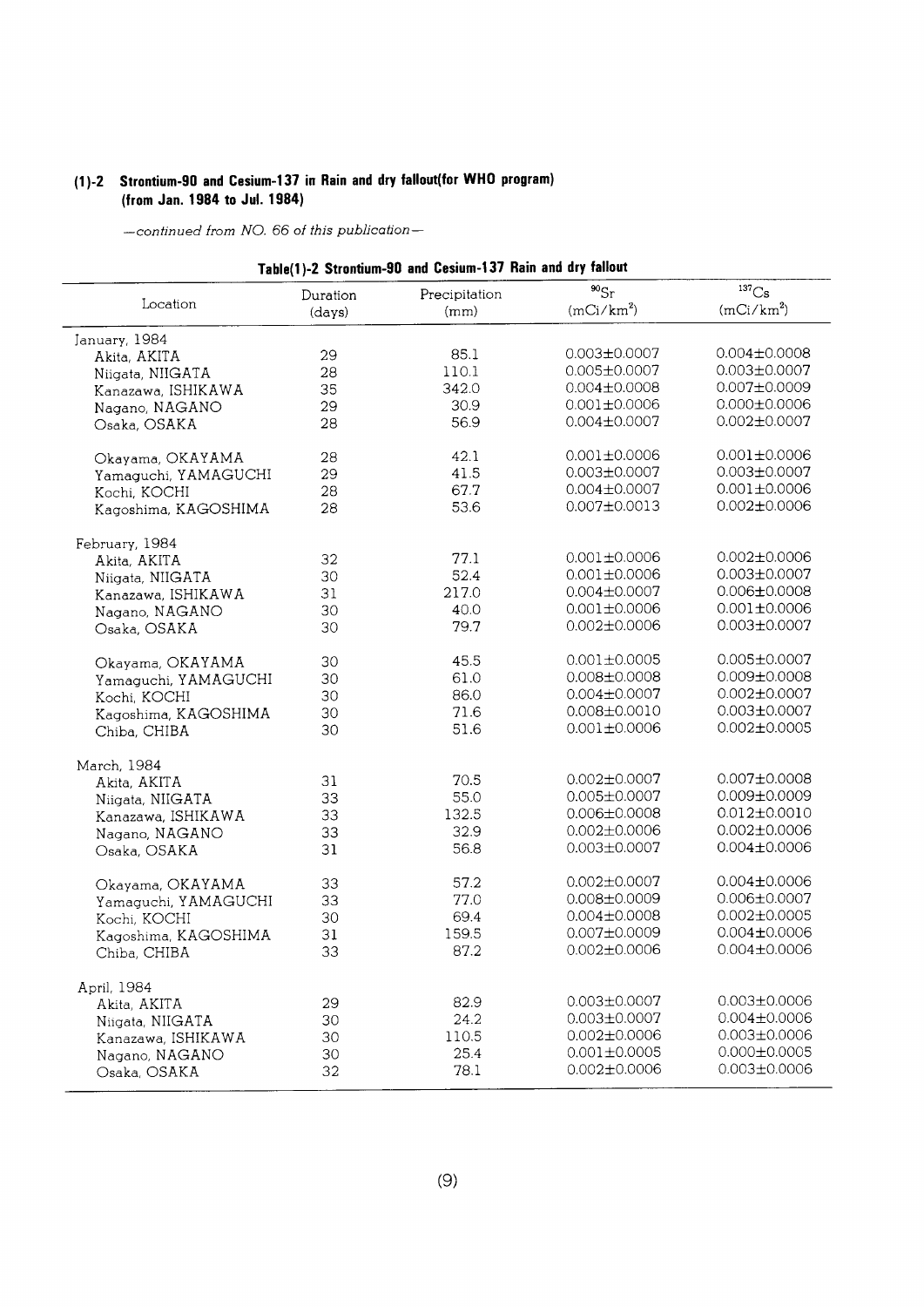| Location             | Duration<br>(days) | Precipitation<br>(mm) | $^{90}Sr$<br>$(mCi/km^2)$ | 137C <sub>S</sub><br>$(mCi/km^2)$ |
|----------------------|--------------------|-----------------------|---------------------------|-----------------------------------|
| Okayama, OKAYAMA     | 30                 | 101.3                 | $0.002 \pm 0.0006$        | $0.003 \pm 0.0006$                |
| Yamaguchi, YAMAGUCHI | 30                 | 105.0                 | $0.004 \pm 0.0007$        | $0.002 \pm 0.0006$                |
| Kochi, KOCHI         | 33                 | 369.4                 | $0.008 + 0.0008$          | $0.006 \pm 0.0007$                |
| Kagoshima, KAGOSHIMA | 32                 | 265.0                 | $0.004 \pm 0.0008$        | $0.002 \pm 0.0006$                |
| Chiba, CHIBA         | 31                 | 80.9                  | $0.002 \pm 0.0007$        | $0.003 \pm 0.0005$                |
| May, 1984            |                    |                       |                           |                                   |
| Akita, AKITA         | 33                 | 93.5                  | $0.003 \pm 0.0007$        | $0.007 \pm 0.0008$                |
| Niigata, NIIGATA     | 32                 | 59.3                  | $0.002 \pm 0.0006$        | $0.005 \pm 0.0006$                |
| Kanazawa, ISHIKAWA   | 32                 | 104.5                 | $0.002 \pm 0.0007$        | $0.004 \pm 0.0006$                |
| Nagano, NAGANO       | 32                 | 67.9                  | $0.002 \pm 0.0007$        | $0.003 \pm 0.0006$                |
| Osaka, OSAKA         | 32                 | 162.7                 | $0.001 \pm 0.0006$        | $0.003 \pm 0.0006$                |
| Okayama, OKAYAMA     | 32                 | 76.4                  | $0.001 \pm 0.0005$        | $0.001 \pm 0.0005$                |
| Yamaguchi, YAMAGUCHI | 32                 | 70.0                  | $0.006 \pm 0.0007$        | $0.002 \pm 0.0006$                |
| Kochi, KOCHI         | 33                 | 100.6                 | $0.005 \pm 0.0007$        | $0.001 \pm 0.0005$                |
| Kagoshima, KAGOSHIMA | 32                 | 145.5                 | $0.002 \pm 0.0006$        | $0.000 \pm 0.0005$                |
| Chiba, CHIBA         | 31                 | 50.8                  | $0.001 \pm 0.0005$        | $0.002 \pm 0.0005$                |
| June, 1984           |                    |                       |                           |                                   |
| Akita, AKITA         | 31                 | 123.6                 | $0.002 \pm 0.0006$        | $0.001 + 0.0005$                  |
| Niigata, NIIGATA     | 32                 | 67.6                  | $0.005 \pm 0.0008$        | $0.001 + 0.0005$                  |
| Kanazawa, ISHIKAWA   | 32                 | 249.0                 | $0.001 \pm 0.0007$        | $0.001 \pm 0.0007$                |
| Nagano, NAGANO       | 32                 | 154.4                 | $0.003 \pm 0.0007$        | $0.002 \pm 0.0007$                |
| Osaka, OSAKA         | 32                 | 332.8                 | $0.001 \pm 0.0005$        | $0.002 \pm 0.0005$                |
| Okayama, OKAYAMA     | 32                 | 202.6                 | $0.002 \pm 0.0006$        | $0.001 \pm 0.0005$                |
| Yamaguchi, YAMAGUCHI | 32                 | 323.5                 | $0.002 \pm 0.0006$        | $0.002 \pm 0.0005$                |
| Kochi, KOCHI         | 31                 | 601.1                 | $0.009 \pm 0.0009$        | $0.005 \pm 0.0007$                |
| Kagoshima, KAGOSHIMA | 32                 | 250.0                 | $0.002 \pm 0.0009$        | $0.002 \pm 0.0005$                |
| Chiba, CHIBA         | 32                 | 250.4                 | $0.003 \pm 0.0008$        | $0.001 \pm 0.0005$                |
| July, 1984           |                    |                       |                           |                                   |
| Akita, AKITA         | 32                 | 214.4                 | $0.002 \pm 0.0006$        | $0.002 \pm 0.0005$                |
| Chiba, CHIBA         | 31                 | 91.9                  | $0.002 \pm 0.0007$        | $0.001 \pm 0.0006$                |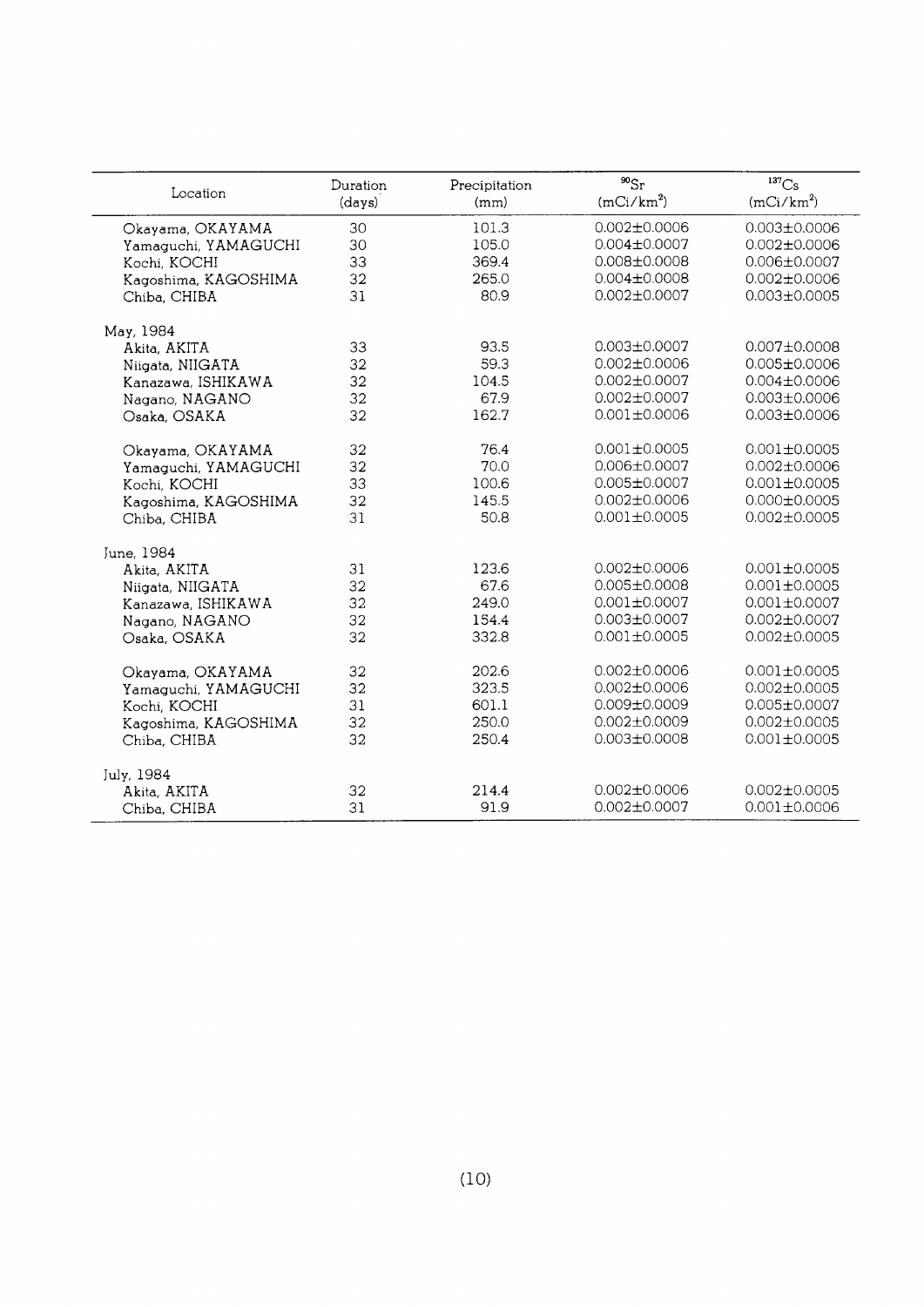Figure (1)-2 Sampling Locations of Rain and dry fallout

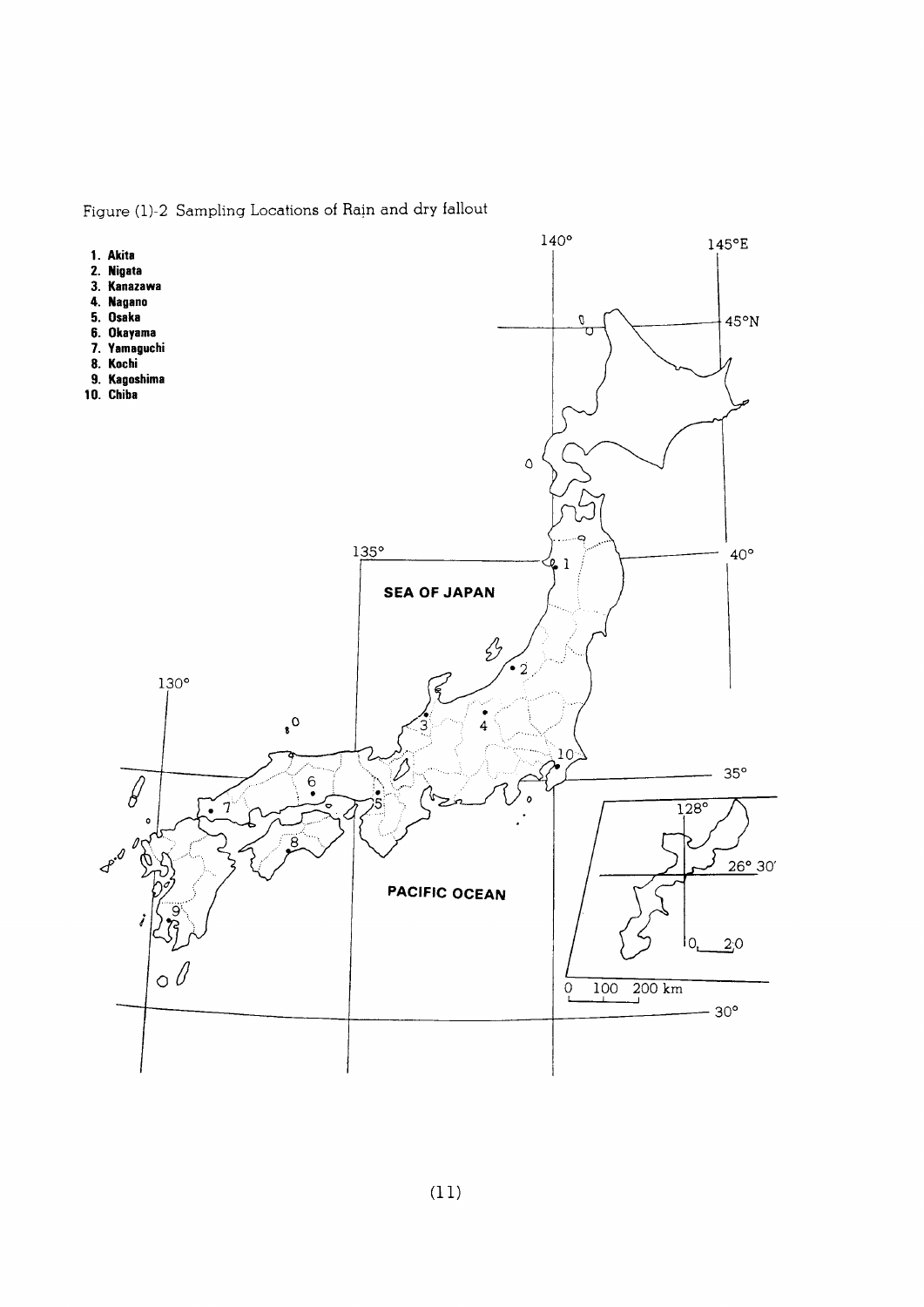#### (2) Strontium-90 and Cesium-137 in Airborne dust (from Oct. 1983 to Jun. 1984)

| Table(2): Strontium-90 and Cesium-137 in Airborne dust |                    |                              |                                         |                                        |  |  |
|--------------------------------------------------------|--------------------|------------------------------|-----------------------------------------|----------------------------------------|--|--|
| Location                                               | Sampling<br>Period | Absorption<br>volume $(m^3)$ | $^{90}Sr$<br>$(10^{-3} \text{pCi/m}^3)$ | $137C_S$<br>$(10^{-3} \text{pCi/m}^3)$ |  |  |
| October~December, 1983                                 |                    |                              |                                         |                                        |  |  |
| Mito, IBARAGI                                          | $10 - 12$          | 10,508                       | $0.03 \pm 0.03$                         | $0.05 \pm 0.02$                        |  |  |
| Niigata, NIIGATA                                       | $10 - 12$          | 14,468                       | $0.05 \pm 0.02$                         | $0.05 \pm 0.02$                        |  |  |
| Fukui, FUKUI                                           | $10 - 12$          | 20,332                       | $0.03 \pm 0.01$                         | $0.04 \pm 0.01$                        |  |  |
|                                                        | $10 - 12$          | 11,660                       | $0.04 \pm 0.02$                         | $0.03 \pm 0.02$                        |  |  |
| Ogasa-gun, SHIZUOKA                                    | $10 - 12$          | 9,457                        | $0.04 \pm 0.03$                         | $0.05 \pm 0.02$                        |  |  |
| Nagoya, AICHI                                          |                    |                              |                                         |                                        |  |  |
| Kyoto, KYOTO                                           | $10 - 12$          | 9,101                        | $0.01 \pm 0.03$                         | $0.03 \pm 0.02$                        |  |  |
| Osaka, OSAKA                                           | $10 - 12$          | 7,776                        | $0.02 \pm 0.03$                         | $0.05 \pm 0.03$                        |  |  |
| Kobe, HYOGO                                            | $10 - 12$          | 10,047                       | $0.03 \pm 0.03$                         | $0.05 \pm 0.02$                        |  |  |
| Tottori, TOTTORI                                       | $10 - 12$          | 9,889                        | $0.00 \pm 0.03$                         | $0.04 \pm 0.02$                        |  |  |
|                                                        | $10 - 12$          | 11,958                       | $0.00 \pm 0.02$                         | $0.02 \pm 0.01$                        |  |  |
| Nagasaki, NAGASAKI                                     |                    |                              |                                         |                                        |  |  |
| November~December, 1983                                |                    |                              |                                         |                                        |  |  |
| Futaba-gun, FUKUSHIMA                                  | $11 - 12$          | 7,535                        | $0.01 \pm 0.03$                         | $0.03 \pm 0.02$                        |  |  |
| Hiroshima, HIROSHIMA                                   | $11 - 12$          | 10,024                       | $0.00 \pm 0.02$                         | $0.02 \pm 0.01$                        |  |  |
|                                                        |                    |                              |                                         |                                        |  |  |
| January~February, 1984                                 |                    |                              |                                         |                                        |  |  |
| Nagasaki, NAGASAKI                                     | $1 - 2$            | 9,502                        | $0.02 \pm 0.03$                         | $0.01 \pm 0.02$                        |  |  |
| January~March, 1984                                    |                    |                              |                                         |                                        |  |  |
| Mito, IBARAGI                                          | $1 - 3$            | 9,807                        | $0.10 \pm 0.03$                         | $0.00 \pm 0.02$                        |  |  |
|                                                        | $1 - 3$            | 14,392                       | $0.02 \pm 0.02$                         | $0.04 \pm 0.01$                        |  |  |
| Niigata, NIIGATA                                       |                    |                              |                                         |                                        |  |  |
| Fukui, FUKUI                                           | $1 - 3$            | 20,100                       | $0.02 \pm 0.01$                         | $0.03 \pm 0.01$                        |  |  |
| Ogasa-gun, SHIZUOKA                                    | $1 - 3$            | 11,445                       | $0.10 \pm 0.03$                         | $0.03 \pm 0.02$                        |  |  |
| Nagoya, AICHI                                          | $1 - 3$            | 10,277                       | $0.10 \pm 0.03$                         | $0.10 \pm 0.02$                        |  |  |
| Kyoto, KYOTO                                           | $1 - 3$            | 7,581                        | $0.10 \pm 0.04$                         | $0.03 \pm 0.03$                        |  |  |
| Osaka, OSAKA                                           | $1 - 3$            | 7,776                        | $0.02 \pm 0.04$                         | $0.02 \pm 0.02$                        |  |  |
| Kobe, HYOGO                                            | $1 - 3$            | 10,150                       | $0.00 \pm 0.03$                         | $0.02 \pm 0.01$                        |  |  |
| Tottori, TOTTORI                                       | $1 - 3$            | 10,002                       | $0.10 \pm 0.03$                         | $0.02 \pm 0.02$                        |  |  |
| Hiroshima, HIROSHIMA                                   | $1 - 3$            | 10,078                       | $0.10 \pm 0.04$                         | $0.10 \pm 0.02$                        |  |  |
|                                                        |                    |                              |                                         |                                        |  |  |
| February~March, 1984                                   |                    |                              |                                         |                                        |  |  |
| Futaba-gun, FUKUSHIMA                                  | $2 - 3$            | 12,546                       | $0.04 \pm 0.02$                         | $0.00 \pm 0.01$                        |  |  |
| April~June, 1984                                       |                    |                              |                                         |                                        |  |  |
| Futaba-gun, FUKUSHIMA                                  | 4~6                | 12,786                       | $0.00 \pm 0.02$                         | $0.02 \pm 0.02$                        |  |  |
| Niigata, NIIGATA                                       | $4 - 6$            | 14,293                       | $0.03 \pm 0.02$                         | $0.04 \pm 0.02$                        |  |  |
| Fukui, FUKUI                                           | $4 - 6$            | 17,786                       | $0.01 \pm 0.02$                         | $0.04 \pm 0.01$                        |  |  |
|                                                        |                    | 12,007                       | $0.02 \pm 0.03$                         | $0.04 \pm 0.02$                        |  |  |
| Ogasa-gun, SHIZUOKA                                    | $4 - 6$            |                              |                                         |                                        |  |  |
| Nagoya, AICHI                                          | $4 - 6$            | 11,315                       | $0.01 \pm 0.03$                         | $0.10 \pm 0.02$                        |  |  |
| Osaka, OSAKA                                           | $4 - 6$            | 7,776                        | $0.10 \pm 0.04$                         | $0.03 \pm 0.03$                        |  |  |
| Kobe, HYOGO                                            | $4 - 6$            | 9,909                        | $0.10 \pm 0.03$                         | $0.10 \pm 0.02$                        |  |  |
| Tottori, TOTTORI                                       | $4 - 6$            | 10,165                       | $0.02 \pm 0.03$                         | $0.04 \pm 0.02$                        |  |  |
| Hiroshima, HIROSHIMA                                   | $4 - 6$            | 10,692                       | $0.00 \pm 0.03$                         | $0.02 \pm 0.02$                        |  |  |
|                                                        |                    | 14,021                       | $0.00 \pm 0.02$                         | $0.04 \pm 0.02$                        |  |  |
| Nagasaki, NAGASAKI                                     | $4 - 6$            |                              |                                         |                                        |  |  |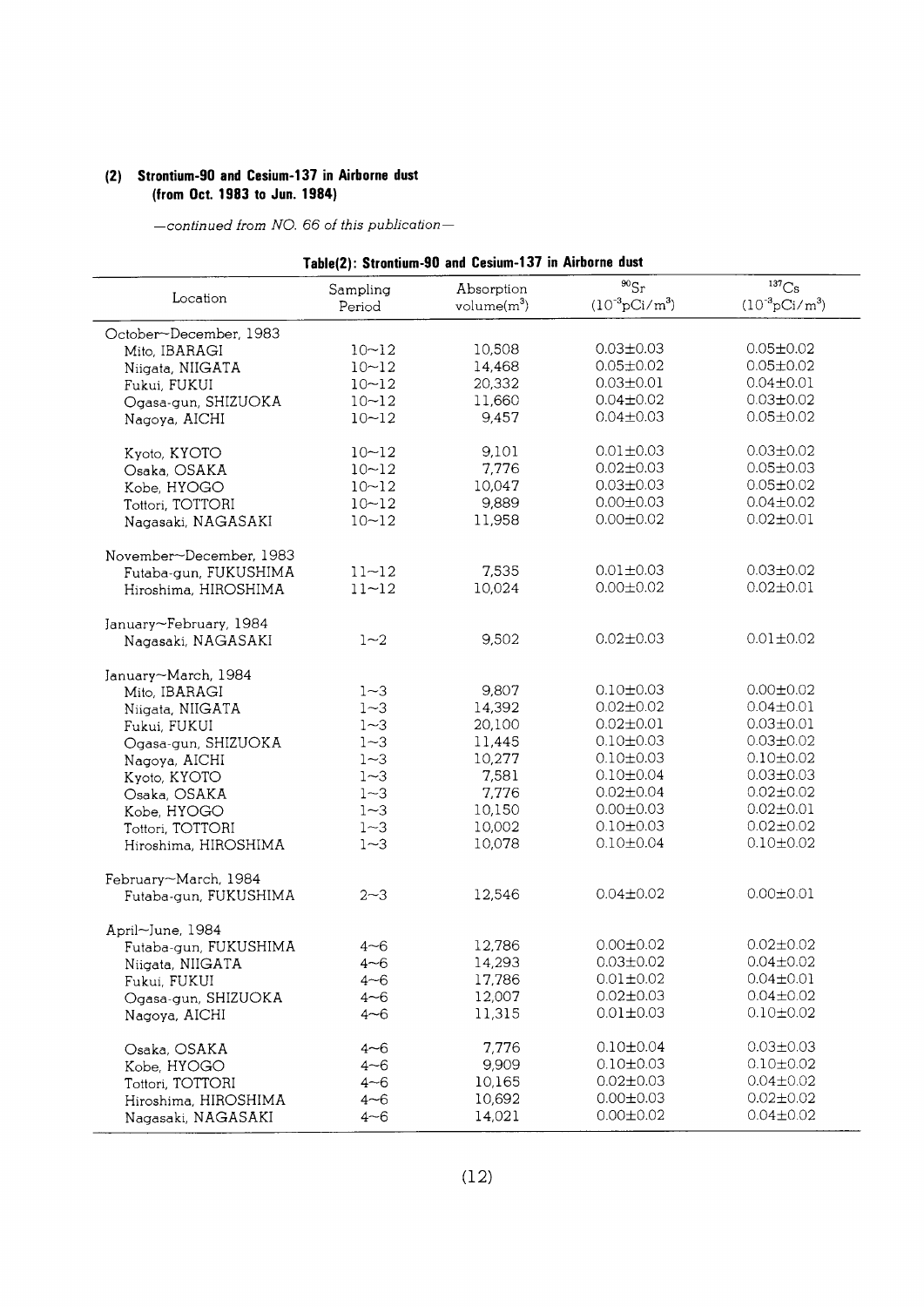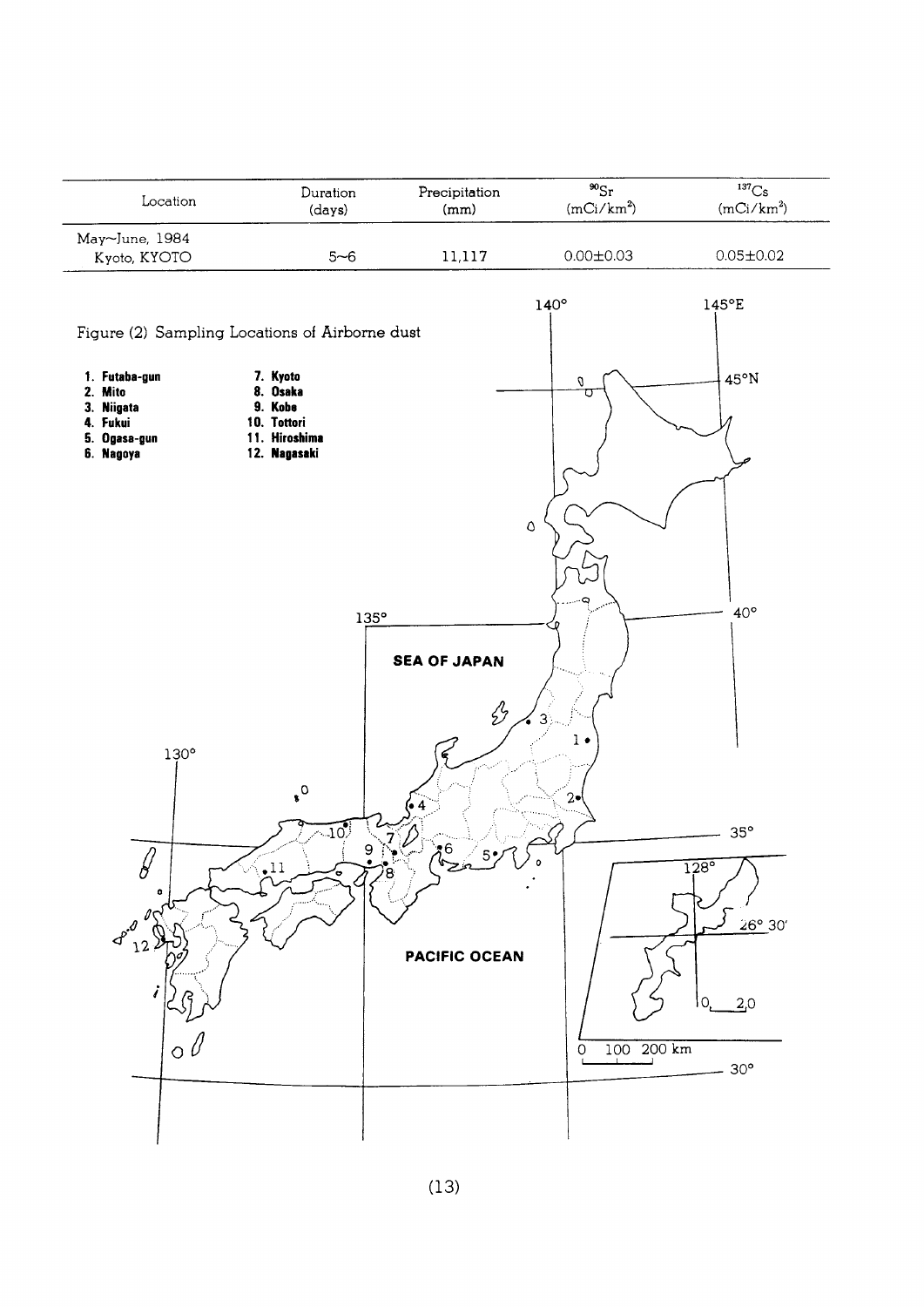## (3) Strontium-90 and Cesium-137 in Service water (from Dec. 1983 to Jul. 1984)

|                      |     | Table(3): Strontium-90 and Cesium-137 in Service water<br>$^{90}Sr$ | $^{137}Cs$        |
|----------------------|-----|---------------------------------------------------------------------|-------------------|
| Location             | pH  | $(pCi/\ell)$                                                        | $(pCi/\ell)$      |
|                      |     |                                                                     |                   |
| (Source Water)       |     |                                                                     |                   |
| December, 1983       |     |                                                                     |                   |
| Katsusika, TOKYO     | 7.1 | $0.06 \pm 0.005$                                                    | $0.002 \pm 0.003$ |
| Tsukui-gun, KANAGAWA | 7.4 | $0.02 \pm 0.004$                                                    | $0.010 \pm 0.003$ |
| Moriguchi, OSAKA     | 7.0 | $0.16 \pm 0.007$                                                    | $0.010 \pm 0.003$ |
| Fukuoka, FUKUOKA     | 6.5 | $0.05 \pm 0.004$                                                    | $0.003 \pm 0.002$ |
| January, 1984        |     |                                                                     |                   |
| Sapporo, HOKKAIDO    | 6.8 | $0.07 \pm 0.005$                                                    | $0.004 \pm 0.003$ |
| Kyoto, KYOTO         | 7.3 | $0.18 \pm 0.007$                                                    | $0.003 \pm 0.002$ |
| June, 1984           |     |                                                                     |                   |
| Katsushika, TOKYO    | 6.9 | $0.07 \pm 0.005$                                                    | $0.003 \pm 0.002$ |
| Tsukui-gun, KANAGAWA | 8.2 | $0.02 \pm 0.004$                                                    | $0.001 \pm 0.002$ |
| Inuyama, AICHI       | 6.9 | $0.10 \pm 0.006$                                                    | $0.002 \pm 0.002$ |
| Moriguchi, OSAKA     | 7.0 | $0.19 \pm 0.008$                                                    | $0.010 \pm 0.002$ |
| Fukuoka, FUKUOKA     | 6.3 | $0.11 \pm 0.006$                                                    | $0.003 \pm 0.002$ |
| July, 1984           |     |                                                                     |                   |
| Sappro, HOKKAIDO     | 7.1 | $0.09 \pm 0.006$                                                    | $0.010 \pm 0.002$ |
|                      |     |                                                                     |                   |
| (Tap Water)          |     |                                                                     |                   |
| December, 1983       |     |                                                                     |                   |
| Wakkanai, HOKKAIDO   | 6.7 | $0.07 \pm 0.005$                                                    | $0.004 \pm 0.003$ |
| Aomori, AOMORI       | 7.3 | $0.03 \pm 0.004$                                                    | $0.010 \pm 0.003$ |
| Katsushika, TOKYO    | 6.7 | $0.05 \pm 0.005$                                                    | $0.005 \pm 0.003$ |
| Yokohama, KANAGAWA   | 7.4 | $0.03 \pm 0.004$                                                    | $0.003 \pm 0.003$ |
| Fukui, FUKUI         | 7.2 | $0.01 \pm 0.004$                                                    | $0.003 \pm 0.003$ |
| Shizuoka, SHIZUOKA   | 7.3 | $0.04 \pm 0.004$                                                    | $0.010 \pm 0.003$ |
| Matse, SHIMANE       | 74  | $0.06 \pm 0.005$                                                    | $0.000 \pm 0.002$ |
| Ube, YAMAGUCHI       | 7.2 | $0.07 \pm 0.005$                                                    | $0.000 \pm 0.002$ |
| Kochi, KOCHI         | 7.2 | $0.07 \pm 0.005$                                                    | $0.002 \pm 0.003$ |
| Fukuoka, FUKUOKA     | 6.3 | $0.08 \pm 0.005$                                                    | $0.000 \pm 0.002$ |
| Saga, SAGA           | 7.2 | $0.06 \pm 0.005$                                                    | $0.000 \pm 0.003$ |
| Nagasaki, NAGASAKI   | 6.9 | $0.09 \pm 0.007$                                                    | $0.002 \pm 0.003$ |
| Kagoshima, KAGOSHIMA | 6.7 | $0.02 \pm 0.003$                                                    | $0.010 \pm 0.003$ |
| January, 1984        |     |                                                                     |                   |
| Kyoto, KYOTO         | 7.1 | $0.17 \pm 0.008$                                                    | $0.010 \pm 0.003$ |
| Wakayama, WAKAYAMA   | 7.2 | $0.05 \pm 0.004$                                                    | $0.000 \pm 0.002$ |
| Hiroshima, HIROSHIMA | 6.6 | $0.09 \pm 0.006$                                                    | $0.001 \pm 0.003$ |
| Naha, OKINAWA        | 7.6 | $0.15 \pm 0.007$                                                    | $0.010 \pm 0.003$ |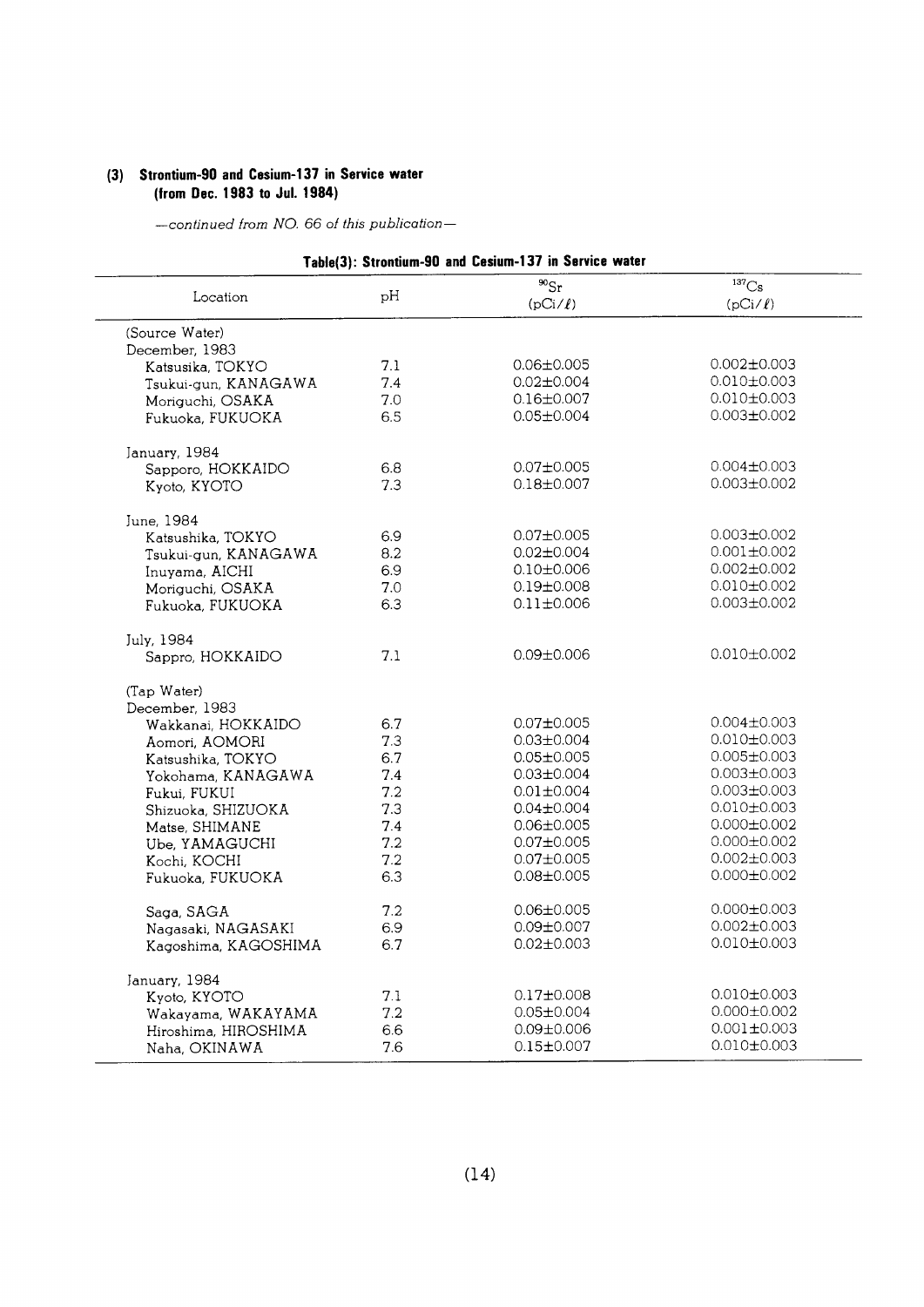| Location             | pH  | $^{90}Sr$<br>$(pCi/\ell)$ | ${}^{137}Cs$<br>$(pCi/\ell)$ |
|----------------------|-----|---------------------------|------------------------------|
| June, 1984           |     |                           |                              |
| Wakkanai, HOKKAIDO   | 6.6 | $0.06 \pm 0.005$          | $0.001 \pm 0.002$            |
| Aomori, AOMORI       | 7.2 | $0.04 \pm 0.004$          | $0.010 \pm 0.002$            |
| Yamagata, YAMAGATA   | 7.0 | $0.03 \pm 0.004$          | $0.003 + 0.002$              |
| Mito, IBARAGI        | 7.1 | $0.03 \pm 0.004$          | $0.001 \pm 0.002$            |
| Katsushika, TOKYO    | 6.7 | $0.06 \pm 0.005$          | $0.010 \pm 0.002$            |
| Yokohama, KANAGAWA   | 7.0 | $0.04 \pm 0.004$          | $0.003 \pm 0.002$            |
| Niigata, NIIGATA     | 6.8 | $0.11 \pm 0.007$          | $0.010 + 0.002$              |
| Kanazawa, ISHIKAWA   | 6.6 | $0.04 \pm 0.004$          | $0.005 \pm 0.002$            |
| Fukui, FUKUI         | 8.0 | $0.02 \pm 0.003$          | $0.004 \pm 0.002$            |
| Nagano, NAGANO       | 6.8 | $0.05 \pm 0.005$          | $0.005 \pm 0.002$            |
| Shizuoka, SHIZUOKA   | 7.6 | $0.05 \pm 0.005$          | $0.000 \pm 0.002$            |
| Nagoya, AICHI        | 6.4 | $0.10 \pm 0.006$          | $0.010 \pm 0.002$            |
| Osaka, OSAKA         | 6.8 | $0.12 \pm 0.006$          | $0.001 + 0.002$              |
| Kobe, HYOGO          | 6.9 | $0.11 \pm 0.006$          | $0.003 \pm 0.002$            |
| Wakayama, WAKAYAMA   | 7.4 | $0.08 \pm 0.005$          | $0.002 \pm 0.003$            |
| Tottori, TOTTORI     | 7.5 | $0.09 \pm 0.006$          | $0.000 \pm 0.002$            |
| Okayama, OKAYAMA     | 6.8 | $0.09 \pm 0.006$          | $0.000 \pm 0.002$            |
| Hiroshima, HIROSHIMA | 6.5 | $0.11 \pm 0.006$          | $0.000 + 0.002$              |
| Ube. YAMAGUCHI       | 7.2 | $0.10 \pm 0.006$          | $0.010 \pm 0.003$            |
| Matsuyama, EHIME     | 7.1 | $0.06 \pm 0.005$          | $0.000 \pm 0.002$            |
| Kochi, KOCHI         | 7.2 | $0.05 \pm 0.005$          | $0.000 \pm 0.002$            |
| Fukuoka, FUKUOKA     | 5.8 | $0.08 + 0.006$            | $0.001 \pm 0.003$            |
| Saga, SAGA           | 7.2 | $0.06 \pm 0.005$          | $0.000 \pm 0.002$            |
| Nagasaki, NAGASAKI   | 7.1 | $0.08 + 0.006$            | $0.010 + 0.003$              |
| Kagoshima, KAGOSHIMA |     | $0.03 \pm 0.004$          | $0.010 \pm 0.002$            |
| Naha, OKINAWA        | 7.4 | $0.15 \pm 0.007$          | $0.000 \pm 0.002$            |
| July, 1984           |     |                           |                              |
| Akita, AKITA         | 7.2 | $0.11 \pm 0.006$          | $0.010 \pm 0.002$            |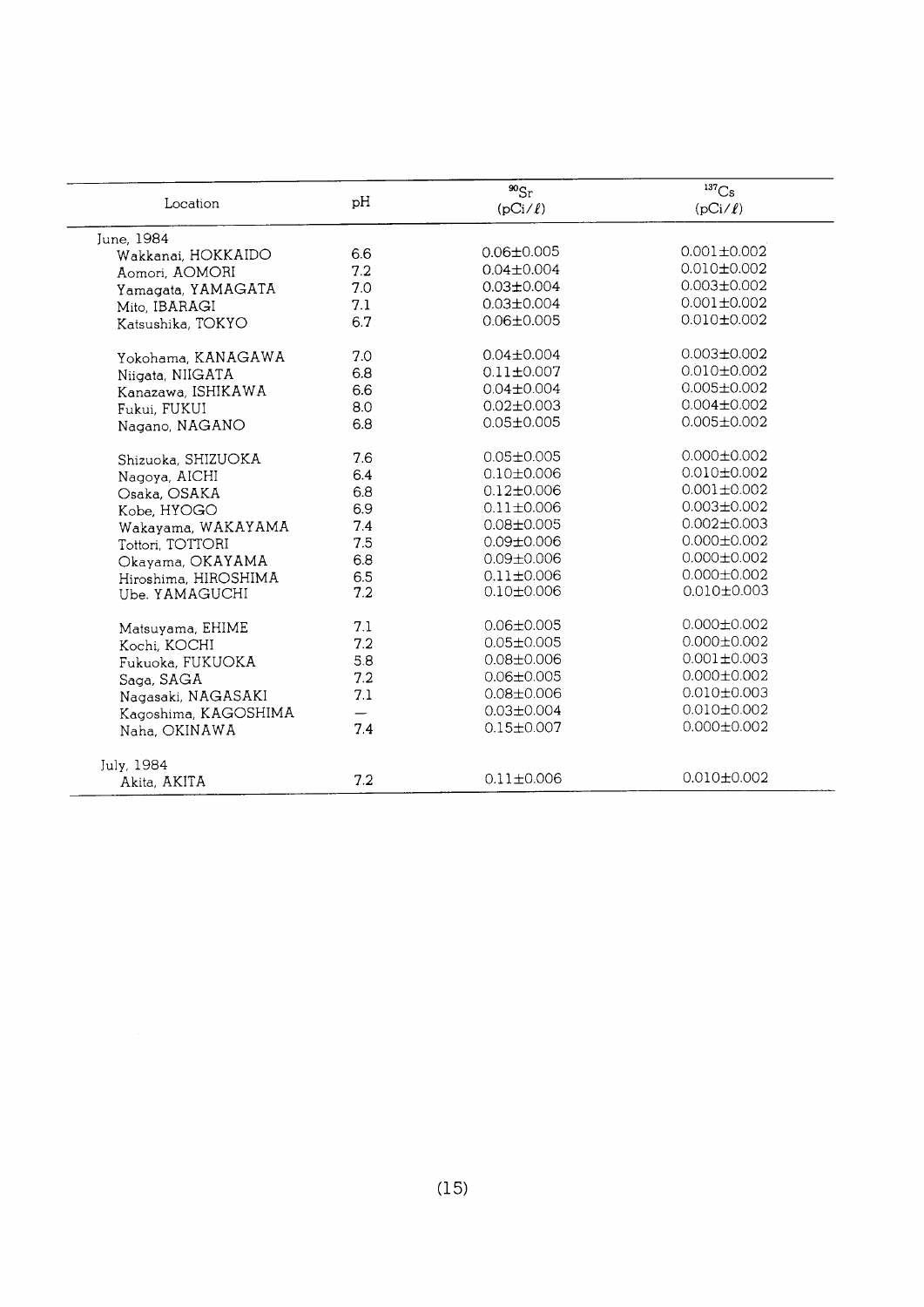

Figure (3) Sampling Locations of Service Water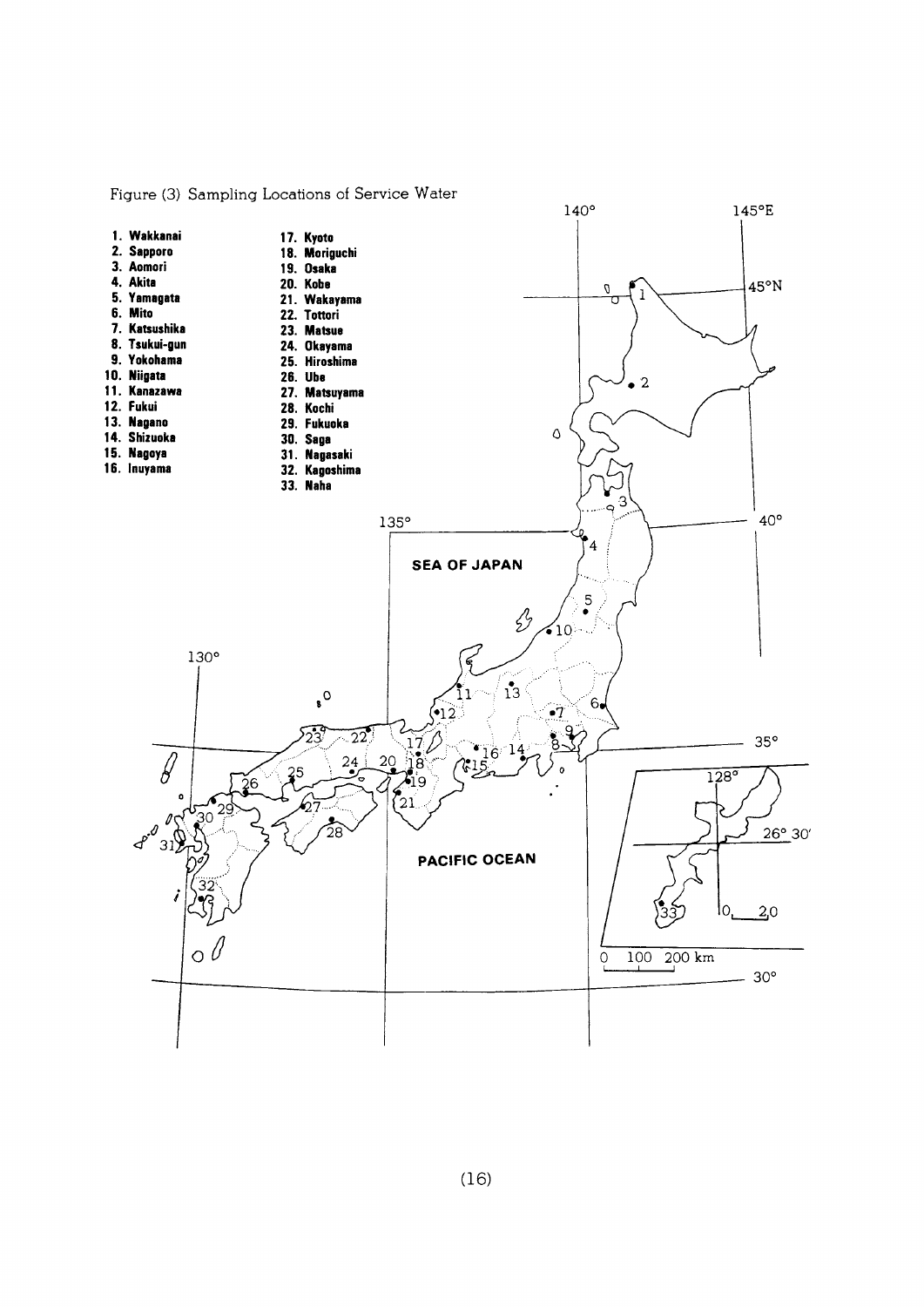#### (4) Strontium-90 and Cesium-137 in Freshwater (from May. 1984)

| Table(4): Strontium-90 and Cesium-137 in Freshwater    |     |                           |                                                |  |  |  |
|--------------------------------------------------------|-----|---------------------------|------------------------------------------------|--|--|--|
| Location                                               | pH  | $^{90}Sr$<br>$(pCi/\ell)$ | $^{137}Cs$<br>$(pCi/\ell)$<br>$0.02 \pm 0.003$ |  |  |  |
| (Freshwater)<br>May, 1984<br>Kasumigaura-Lake, IBARAGI | 8.0 | $0.11 \pm 0.006$          |                                                |  |  |  |
| Figure (4) Sampling Locations of Freshwater            |     | $140^\circ$               | $145^{\circ}E$                                 |  |  |  |
| Kasumigaura-Lake                                       |     |                           | 45°N                                           |  |  |  |

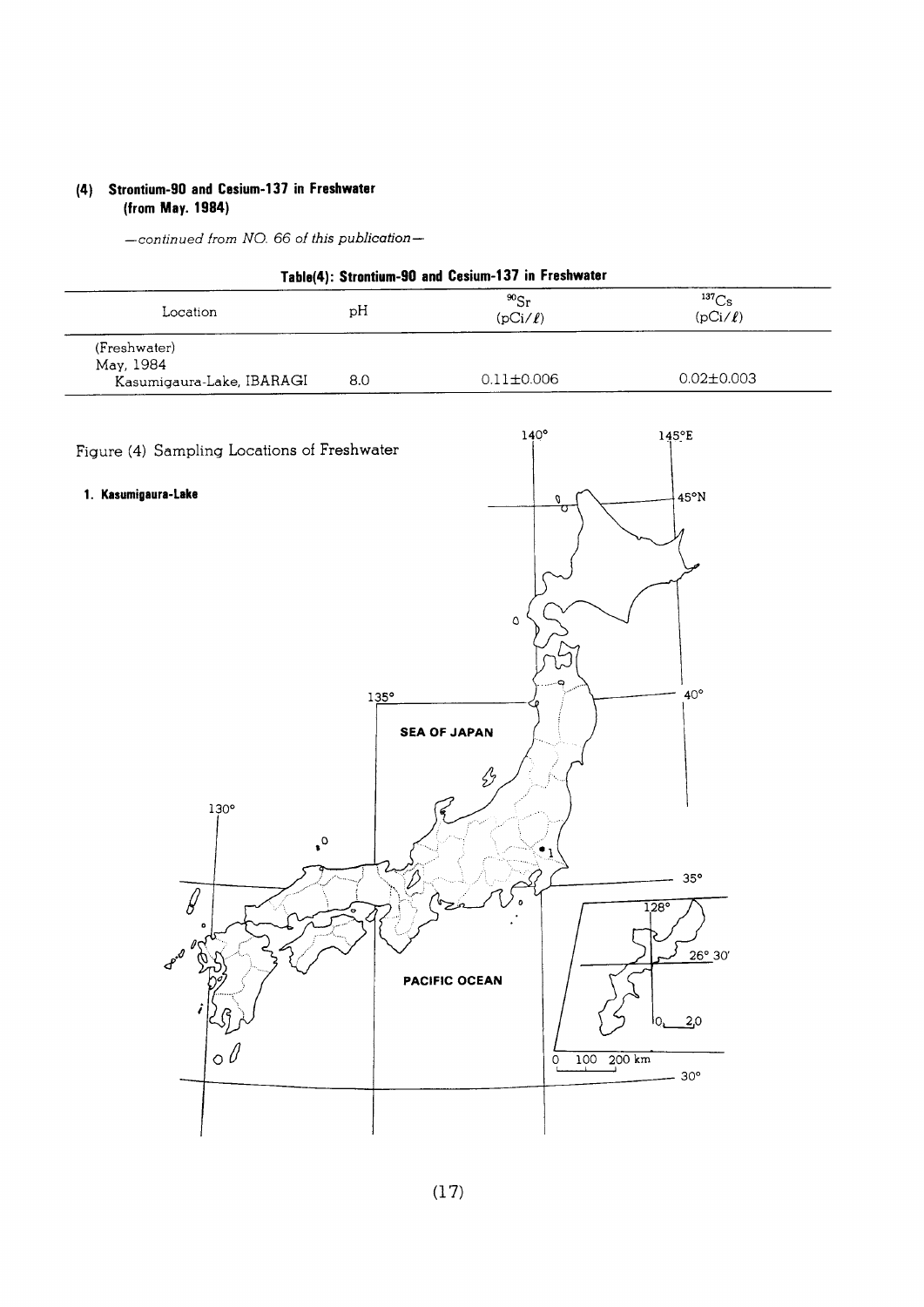#### (5) Strontium-90 and Cesium-137 in Soil (from May. 1984 to Jul. 1984)

-continued from NO. 66 of this publication-

Table(5): Strontium-90 and Cesium-137 in Soil

| Location               | Sampling  |                  | $^{90}Sr$       |                   | 137C <sub>S</sub> |  |
|------------------------|-----------|------------------|-----------------|-------------------|-------------------|--|
|                        | Depth(cm) | (pCi/kg)         | $(mCi/km^2)$    | (pCi/kg)          | $(mCi/km^2)$      |  |
| May, 1984              | $0 - 5$   | $310.0 \pm 10.0$ | $9.5 \pm 0.29$  | 780.0±15.0        | $23.0 \pm 0.50$   |  |
| Tookaimura, IBARAGI    | $5 - 20$  | $140.0 \pm 7.0$  | $9.7 \pm 0.48$  | $79.0 \pm 5.2$    | $5.6 \pm 0.37$    |  |
| Atsumi-gun, AICHI      | $0 - 5$   | $18.0 \pm 3.6$   | $1.1 \pm 0.22$  | 58.0 $\pm$ 4.6    | $3.6 \pm 0.29$    |  |
|                        | $5 - 20$  | $18.0 \pm 3.6$   | $3.9 \pm 0.75$  | $21.0 \pm 3.4$    | $4.6 \pm 0.71$    |  |
| June, 1984             | $0 - 5$   | 60.0 $\pm$ 4.8   | $2.1 \pm 0.16$  | $140.0 \pm 7.0$   | $4.9 \pm 0.24$    |  |
| Gotenba, SHIZUOKA      | $5 - 20$  | $26.0 \pm 3.8$   | $4.2 \pm 0.61$  | $54.0 \pm 4.5$    | $8.7 \pm 0.72$    |  |
| July, 1984             | $0 - 5$   | $400.0 \pm 11.0$ | $12.0 \pm 0.30$ | $1200.0 \pm 20.0$ | $37.0 \pm 0.60$   |  |
| Kawabe-gun, AKITA      | $5 - 20$  | 730.0±15.0       | 73.0±1.50       | 2000.0±20.0       | $200.0 \pm 2.00$  |  |
| Yamagata, YAMAGATA     | $0 - 5$   | $93.0 \pm 5.6$   | $5.7 \pm 0.34$  | 440.0±12.0        | $27.0 \pm 0.70$   |  |
|                        | $5 - 20$  | $22.0 \pm 3.4$   | $2.3 \pm 0.35$  | $45.0 \pm 4.2$    | $4.7 \pm 0.43$    |  |
| Nagano, NAGANO         | $0 - 5$   | 110.0± 6.0       | $5.2 \pm 0.31$  | $310.0 \pm 10.0$  | 15.0±0.50         |  |
| $^{\prime\prime}$      | $5 - 20$  | $94.0 \pm 5.9$   | $9.9 \pm 0.62$  | $250.0 \pm 9.0$   | 27.0±0.90         |  |
| Miyatsu, KYOTO         | $0 - 5$   | 63.0 $\pm$ 5.2   | $2.3 \pm 0.19$  | 1600.0±20.0       | 57.0±0.70         |  |
|                        | $5 - 20$  | $80.0 \pm 5.8$   | $23.0 \pm 1.70$ | 110.0± 6.0        | $30.0 \pm 1.60$   |  |
| Ibusuki-qun, KAGOSHIMA | $0 - 5$   | $38.0 \pm 4.3$   | $1.8 \pm 0.21$  | $76.0 \pm 5.2$    | $3.8 \pm 0.25$    |  |
|                        | $5 - 20$  | $38.0 \pm 4.3$   | $3.5 \pm 0.41$  | $66.0 \pm 4.9$    | $6.2 \pm 0.46$    |  |